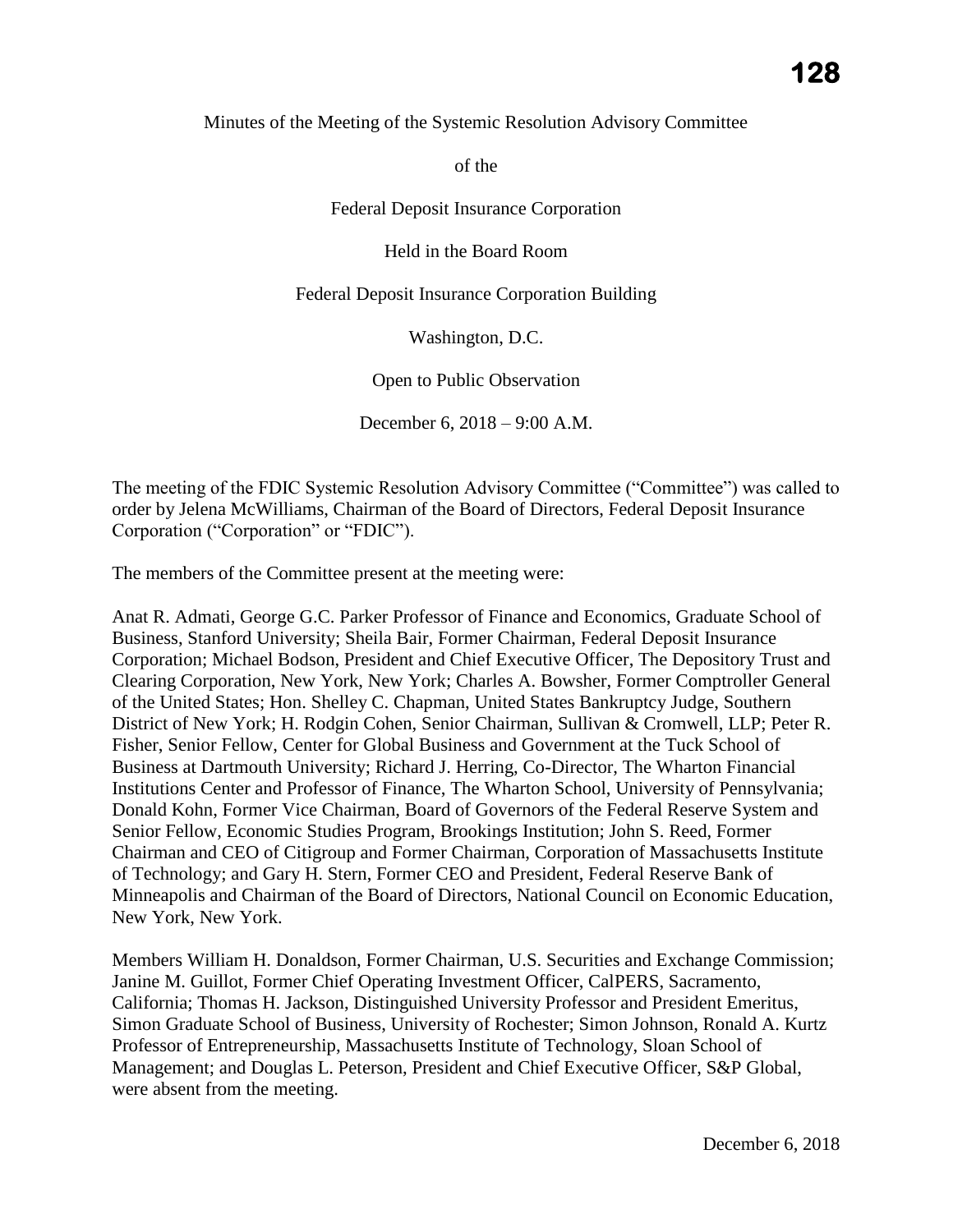Members of the Corporation's Board of Directors present at the meeting were: Jelena McWilliams, Chairman, and Martin J. Gruenberg, Director.

Corporation staff who attended the meeting included: Steven O. App, Susan L. Baker, Alexandra S. Barrage, Kent R. Bergey, Valerie J. Best, Pauline E. Calande, Jason C. Cave, Chad R. Davis, Christine M. Davis, Patricia Davison-Lewis, Ricardo R. Delfin, Debra D. Decker, Angela Dean, Patricia S. Gurneau, Bret D. Edwards, Elizabeth Falloon, Joanne Fungaroli, Michelle G. Gilbert, Shannon N. Greco, Ross Hadley, Herbert J. Held, Bruce W. Hickey, Helene Lilly, Christopher Lucas, Brandon Milhorn, Mike J. Morgan, Arthur J. Murton, Ariana L. Rambuyan, Heidilynne Schultheiss, Philip A. Shively, Titus S. Simmons, R. Penfield Starke, Marc Steckel, Nathan C. Steinwald, Charlton R. Templeton, Ryan P. Tetrick, Jenny G. Traille, David Wall, James C. Watkins, Howard G. Whyte, Angela A. Wu, and Charles Yi.

William A. Rowe, III, Deputy to the Chief of Staff and Liaison to the FDIC, Office of the Comptroller of the Currency, and Jocelyn Sutton, Special Advisor to the Director, Consumer Financial Protection Bureau were also present at the meeting.

# **I. Welcome and Overview.**

Chairman McWilliams opened and presided at the meeting. She began by welcoming the Committee members, noting that she looked forward to the Committee's discussion of the progress made in implementing the "living will" authority under Title I of the Dodd-Frank Wall Street Reform and Consumer Protection Act ("Dodd-Frank Act"), as well as the Orderly Liquidation Authority ("OLA") under Title II of the Dodd-Frank Act.

 Banks ("G-SIBs") have made great progress in navigating the unique challenges associated with Chairman McWilliams observed that the FDIC and the U.S. Global Systemically Important resolving the most complex, globally active financial institutions. She emphasized, however, that the agencies should be direct and specific as to how they define goals and measure progress. Resolution planning should work to minimize moral hazard and ensure that market discipline is real for all institutions, she cautioned. She stressed that the fundamental goal of resolution planning–for institutions large or small–should be to enable failure in the least destructive manner. Losses should be absorbed by the shareholders and unsecured creditors of the holding company, thus avoiding the taxpayer bailouts and instability the country faced in the most recent financial crisis. The consensus of everyone at the table, she suggested, is that bailouts are not right.

Chairman McWilliams then provided an overview of the day's presentations. She advised that the morning session would focus on Title I and efforts made to help U.S. G-SIBs implement structural and operational improvements in order to enhance their resolvability in bankruptcy, with the first panel focusing on domestic G-SIBs and large Foreign Banking Organizations ("FBOs") and the second panel focusing on regulatory developments, bankruptcy issues, and next steps. The first panel of the afternoon session would focus on Title II and OLA while the last panel of the day would highlight efforts to build cross-border resolution strategies with the international community. With respect to international engagement, Chairman McWilliams observed that the FDIC serves as both a home authority for U.S. institutions and as a host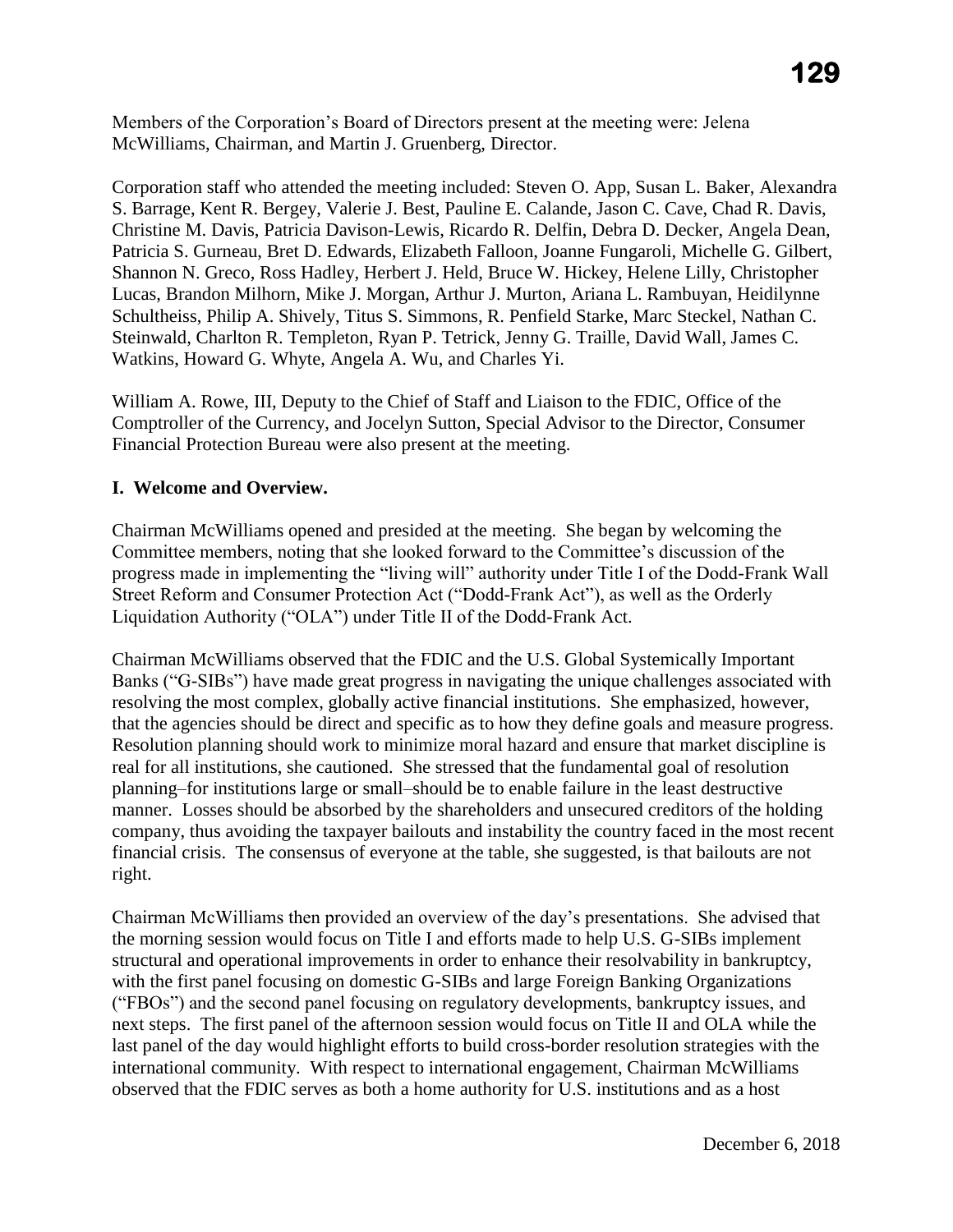quickly and in an orderly fashion. authority for foreign firms operating in the U.S. Thus, the FDIC continues to build a strong foundation for cooperation and planning with other resolution authorities around the world, including the Bank of England and the Single Resolution Board. Chairman McWilliams noted that significant work has been done but no U.S. G-SIB has had to put their plan into action; single-point-of-entry ("SPOE") in bankruptcy remains untested. Thus, she advised, there is work to do to ensure that, if a failure does occur, there will be sufficient market discipline so that taxpayers are protected and insured depositors are confident that they will receive their cash

 she steered the agency through the worst financial crisis since the Great Depression. Judge abroad. She was sworn in as a U.S. Bankruptcy Judge for the Southern District of New York on Next, Chairman McWilliams welcomed two new members to the Committee: Sheila Bair, Former Chairman, FDIC, and The Honorable Shelley C. Chapman, U.S. Bankruptcy Judge, Southern District of New York. Ms. Bair served as Chair of the FDIC from 2006 to 2011, when Chapman is recognized as an authority on bankruptcy law. She is a frequent lecturer on a variety of U.S. bankruptcy and international insolvency topics at conferences around the country and March 5, 2010, and assumed the responsibility of presiding over the Chapter 11 bankruptcy filing by financial services firm Lehman Brothers, which remains the largest bankruptcy filing in U.S. history.

Murton, Special Advisor to the Chairman, and introduced the members of the first panel: Chairman McWilliams then introduced Ricardo R. Delfin, Director, Office of Complex Financial Institutions ("OCFI") to moderate the first panel. In turn, Mr. Delfin introduced Arthur J. Alexandra S. Barrage, Associate Director, Resolution and Strategy, OCFI; Mike J. Morgan, Corporate Expert (Atlanta), Complex Financial Institutions, Division of Risk Management Supervision ("RMS"); Nathan Steinwald, Deputy Director, Resolution Policy Branch, OCFI; and David N. Wall, Assistant General Counsel, Complex Financial Institutions Section, Legal Division.

# **II. Overview of the Dodd-Frank Act.**

Mr. Delfin opened his comments by recalling the Committee's creation, noting it was formed in 2011 against the backdrop of the passage of the Dodd-Frank Act. The Dodd-Frank Act provides a framework for the orderly failure of a large, complex, systemically important financial institution. The FDIC has an important role in developing and implementing that framework.

Bankruptcy is the statutory first option. The 2008 financial crisis revealed that large financial institutions were unprepared to be resolved under the U.S. Bankruptcy Code, however. They had not been required to take specific actions to prepare themselves for resolution under bankruptcy, and this lack of preparedness contributed to the disruption that the failure of some firms ultimately generated. Now, under Title I of the Dodd-Frank Act, the largest bank holding companies and designated non-bank financial companies are required to periodically submit resolution plans, also referred to as "living wills," in a process overseen by the FDIC and the Board of Governors of the Federal Reserve System ("Federal Reserve") (collectively, the "agencies"). Each such living will must describe the company's strategy for rapid and orderly resolution under the U.S. Bankruptcy Code in the event of material financial distress or failure of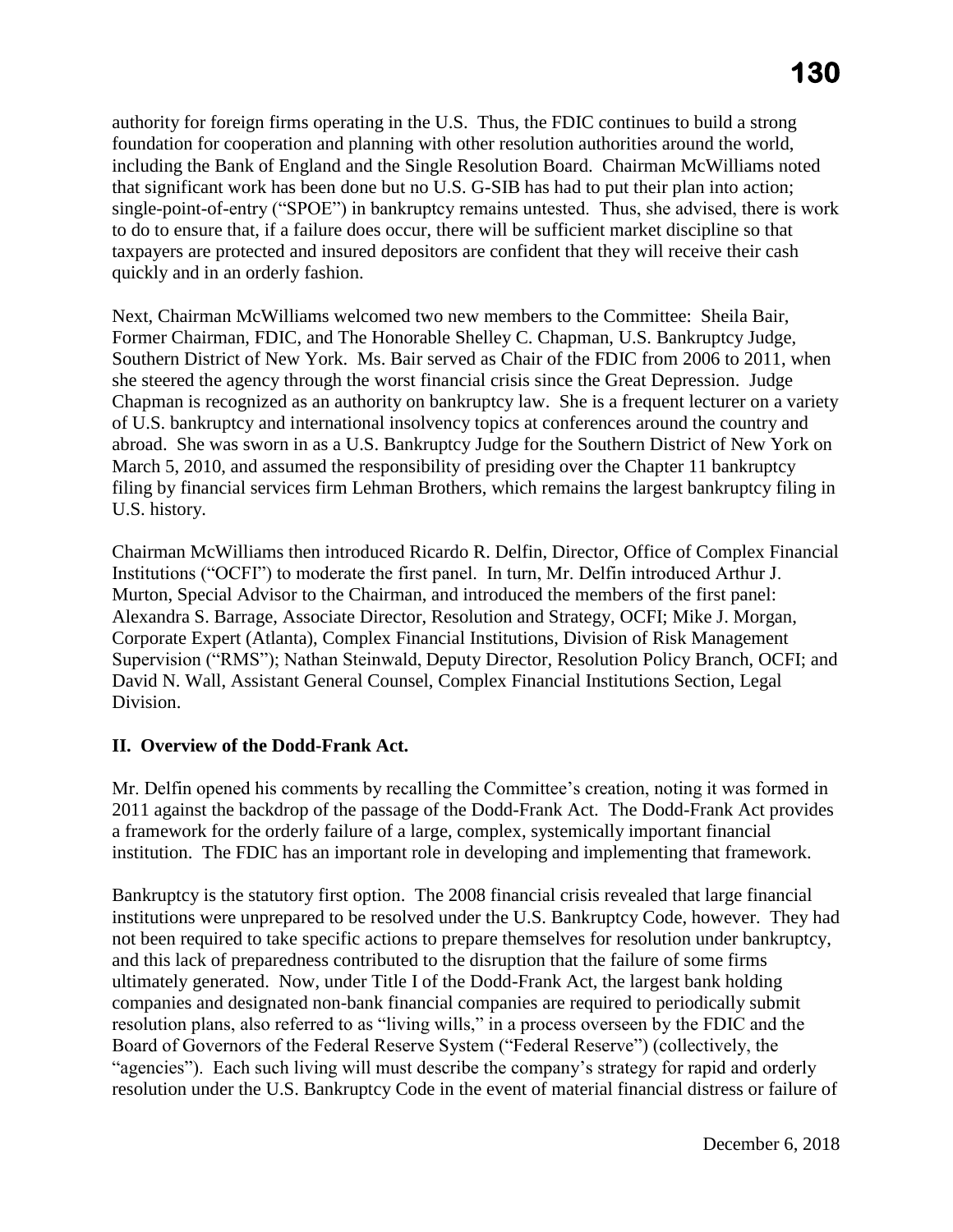the company. They must demonstrate that the firm could be resolved under the U.S. Bankruptcy Code without severe adverse consequences for the financial system or the U.S. economy. These plans must include both public and confidential sections. If the agencies agree that a submitted resolution plan is not credible or would not facilitate an orderly resolution in bankruptcy, the agencies must identify the specific issues, known as "deficiencies". Firms need to remediate deficiencies in order to avoid sanctions. If, after two years of imposing sanctions, a firm hasn't remedied a deficiency, the agencies can take further action, including forced divestitures. Issues that do not rise to the level of a "deficiency" for both agencies are called "shortcomings." Firms are provided the opportunity to remedy shortcomings in their next resolution plan.

 As a backstop in circumstances where an orderly bankruptcy might not be possible, Title II of the Dodd-Frank Act established the Orderly Liquidation Authority ("OLA.") This public resolution authority allows the FDIC to manage the orderly failure of a large financial firm.

Mr. Delfin observed that the Committee has been very helpful in thinking through the challenges associated with the resolution of systemically important financial institutions ("SIFIs") and that the FDIC looks forward to further exploring these issues with the Committee.

#### **III. G-SIBs Resolution – Making Bankruptcy Work: Title I Update.**

#### **A. "Resolution Plan Assessment Framework in Firm Determinations (2016)."**

Before turning to the most recent submissions, the panelists provided an overview of enhancements made to the resolution planning process since the Committee last met on April 14, 2016. At that 2016 meeting, FDIC staff detailed the agencies' determinations and firm-specific feedback with respect to the 2015 resolution plans of the eight systemically important, domestic banking institutions.

 all of which were made publicly available. Firms were advised to remediate their respective Ms. Barrage recalled that the agencies jointly determined that five of the 2015 plans had deficiencies; the plans were not credible nor would the plans facilitate an orderly resolution in bankruptcy. The agencies described the deficiencies and shortcomings in letters sent to the firms deficiencies or face more stringent prudential requirements. The agencies' determinations were explained in a Joint Press Release issued April 13, 2016. The deadline for the next full plan submission for all eight domestic, systemically important financial institutions was July 1, 2017. The agencies issued **"Guidance for 2017 §165(d) Annual Resolution Plan Submissions by Domestic Covered Companies that Submitted Resolution Plans in July 2015,"** (the "2017 Guidance") to help the firms prepare their next submissions.

 **Assessment Framework and Firm Determinations (2016)"** (the "Framework"). The At that time, the agencies also issued an accompanying publication titled **"Resolution Plan** Framework explained the resolution planning requirement and provided further information on the agencies' processes for reviewing plans. In response to questions from the members, Mr. Delfin clarified that there were not "public" and "private" versions of agency letters. Rather, the letters were made public although some text might have been redacted. Ms. Barrage agreed that the agencies tried to be as transparent as possible about the issues identified and their possible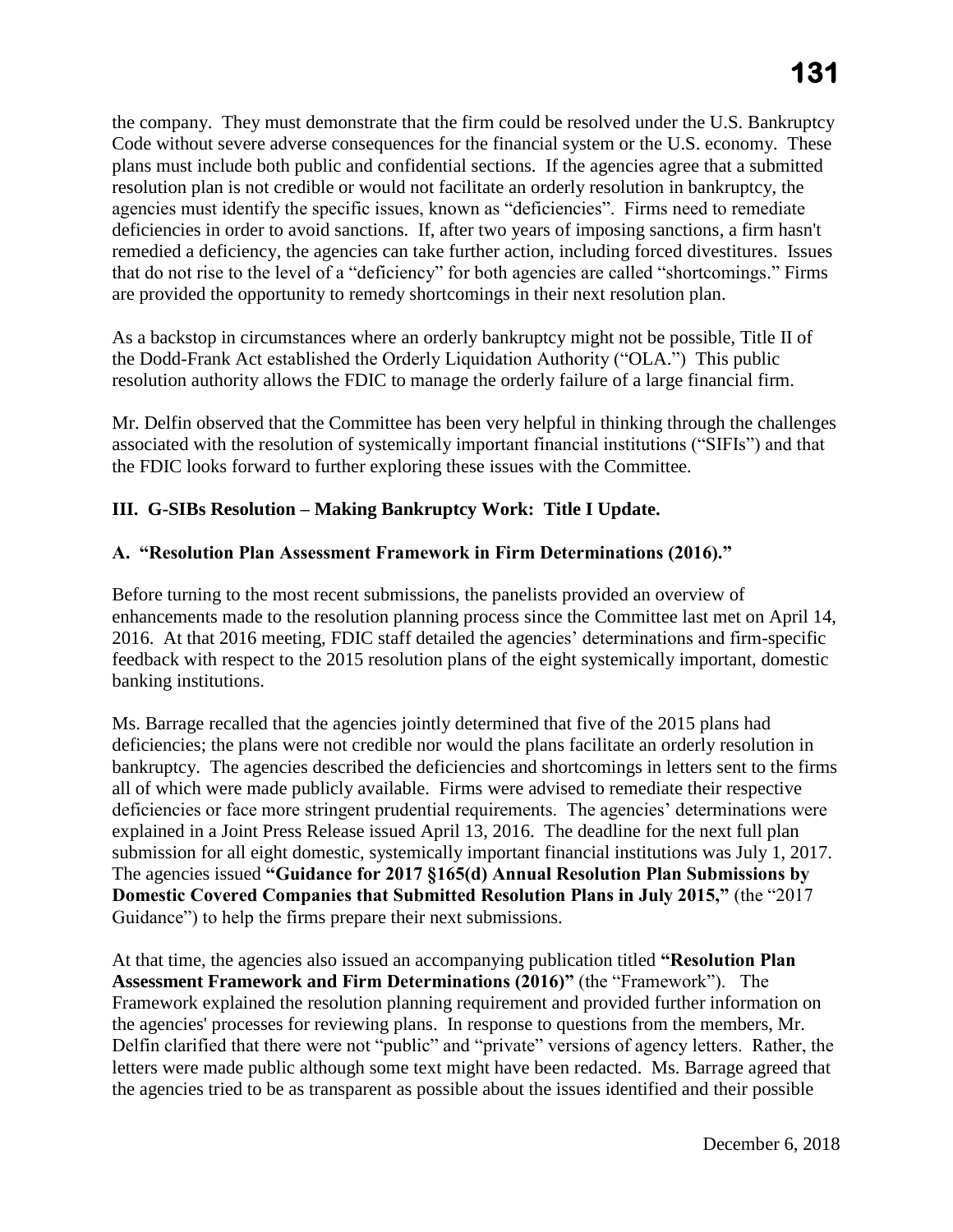faster than in the early years. remediation. Mr. Delfin also advised that the Framework document set the stage for a joint review process to speed the process along. As a result, feedback between the agencies is much

 bankruptcy playbooks, so that in the event a U.S. G-SIB does fail, the G-SIB's plans will include With respect to the 2017 Guidance and the Framework, staff noted that the publications covered a number of issues raised by the firms; answered frequently-asked-questions; and addressed issues encountered in bankruptcy, such as fraudulent transfer risk. Staff noted that they obtained draft documents for filing. In addition, staff has firm playbooks for board of directors at the "material entity" level. Within these playbooks, firms address a broad range of issues such as interlocking boards and early termination of qualified financial contracts ("QFCs").

 bankruptcy playbooks have included first day motions designed to ensure a firm entering requirements, thus making the existence of the Title II option necessary. There then followed a brief discussion among the Committee members and staff related to bankruptcy proceedings. Staff advised that a key challenge is to facilitate communication among the various regulators and bankruptcy authorities. In addition, they emphasized that the bankruptcy can continue to operate, and advised that an entire structure has been built to deal with failure on an international scale. Director Gruenberg observed that there are inherent limitations in the bankruptcy process, such as liquidity concerns and cross-border cooperation

 meet with their boards and it is clear from conversations with board members that they are well- holding company and all its subsidiaries and therefore, evaluators must make sure the chief financial officer and the treasury operation coordinate their efforts. The Committee members and staff next discussed whether firm management is familiar with their respective firm's submissions. Staff assured the Committee that the senior-most officials within the firms are well aware of the resolution strategies of their firm. Current regulations require that the firms' board of directors review and approve their plans. Firm staff members aware of their firms' plans. One member cautioned, however, that a plan might seem reasonable and well-constructed but evaluators must check it against liquidity in the treasury function of the

The discussion then delved deeper into issues of liquidity. Staff outlined some of the acronyms more commonly used when discussing liquidity issues; reiterated that neither the agencies nor the firms know which scenario will play-out and that the focus must therefore be on capabilities; and that many models have already been developed around stress testing. The key when shifting to a focus on capabilities, they said, is to look at the material entity level and understand that position. Members then asked staff to justify how liquidity is measured. Staff outlined concepts such as Resolution Liquidity Adequacy Position ("RLAP"), Resolution Capital Adequacy Position ("RCAP"), and Resolution Liquidity Execution Need ("RLEN"); said they try to use fairly conservative thinking when considering potential, available resources; and acknowledged that such concepts are always subject to further refinement. In response to further questioning by the members, staff discussed access to the Fed window and clarified that, when the firm designs its resolution plan, it cannot rely on public sources for support.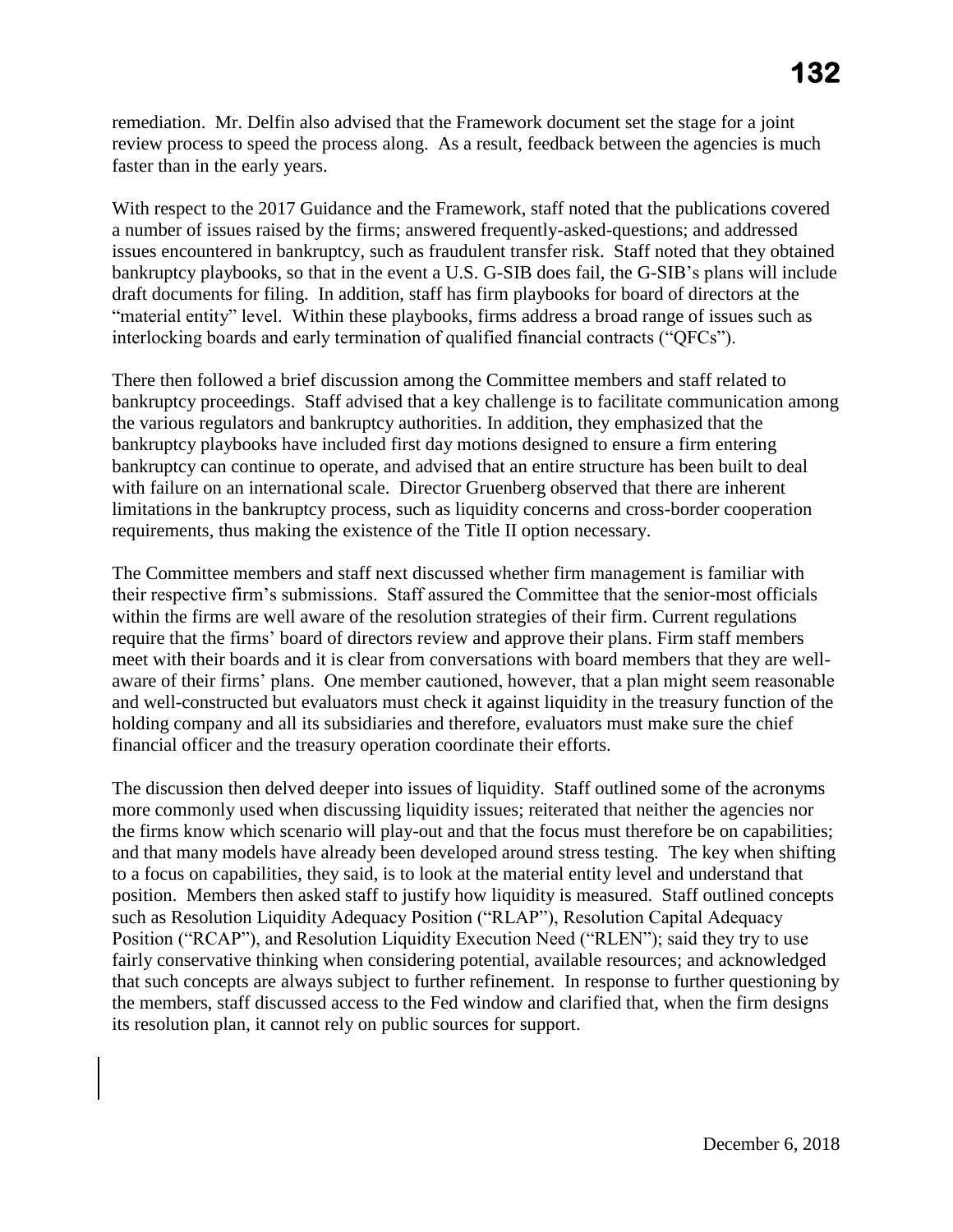#### **B. Transparency**

 short, staff believes the public sections have significantly improved over the past three years. Ms. Barrage noted that, before moving to the 2017 plan filings, staff wished to touch upon public understanding of the process. Mr. Steinwald then described efforts to help the public better understand the submissions. Although the first living will rules required a section for the public, the feedback the agencies received helped the agencies strengthen the public-section guidance with respect to the 2015 filing. As a result, the 2015 filings were more informative; they explained how the material operating entities engaged with the larger firm as a whole; and they explained how the firm envisioned emerging at the end of the process. Building upon that success, the 2017 Guidance provided additional direction. Now, public plans describe the management process that the firms will go through in reaching resolution. Firms describe the mechanisms that they built to support continuity; describe the contractually binding mechanisms and calculations that they incorporate into the various triggers and decisions that they'll have to make at a senior level; and describe how they responded to shortcomings and deficiencies. In

 but staff countered that some international bodies have done a good job of providing Title I while other jurisdictions do not have a parallel process. Members cautioned staff not to contagion in itself is a function of lack of information. Consequently, transparency at the The Committee applauded staff efforts to increase transparency. They agreed significant improvements have been made. They suggested more standardization would make it easier to compare across firms. They lamented the seeming lack of transparency in the rest of the world, transparency with respect to resolution strategy. Overall, the key difference is that the U.S. has assume plans are better than they are with respect to other countries because we simply don't know how much progress other jurisdictions have made in terms of restructuring and rationalizing firms. Nonetheless, they agreed that one of the good things in requiring larger foreign banking operations to file living wills, including the public section, is that it has informed their own regulators about the types of direct disclosures that should exist. Another member suggested the 2008 crisis was more a function of contagion than interconnectedness, and international level is valuable; many areas of bank supervision must remain confidential, of course, but this is not one of them because of the systemic risks. In a crisis it is critical, he observed, that everybody understands what is going on.

 irrelevant; such an approach would help provide further clarity into the data the agencies have be designated as being material. They further explained that, prior to receiving the 2017 plans, Returning to suggestions to improve transparency, one member suggested it would be helpful to know why nonmaterial entities are considered nonmaterial, given their size and potential. More specifically, it would be helpful to have broad categories explaining why an entity is relevant or that suggests there are thousands of subsidiaries. Staff responded that with respect to the definition of material entities, firms designate their material entities based on whether they support a core business line or a critical operation; the agencies have worked with the firms to ensure everyone understands the analysis. The members questioned, however, how one could know whether the volatility, liquidity, and maturity inside a nonmaterial entity is something to worry about and cautioned that it will be difficult for the agencies to know what is going on in a subsidiary. Staff answered that the agencies have the authority to tell a firm that an entity should the agencies worked with the firms, obtained a preview of each firm's methodology, reviewed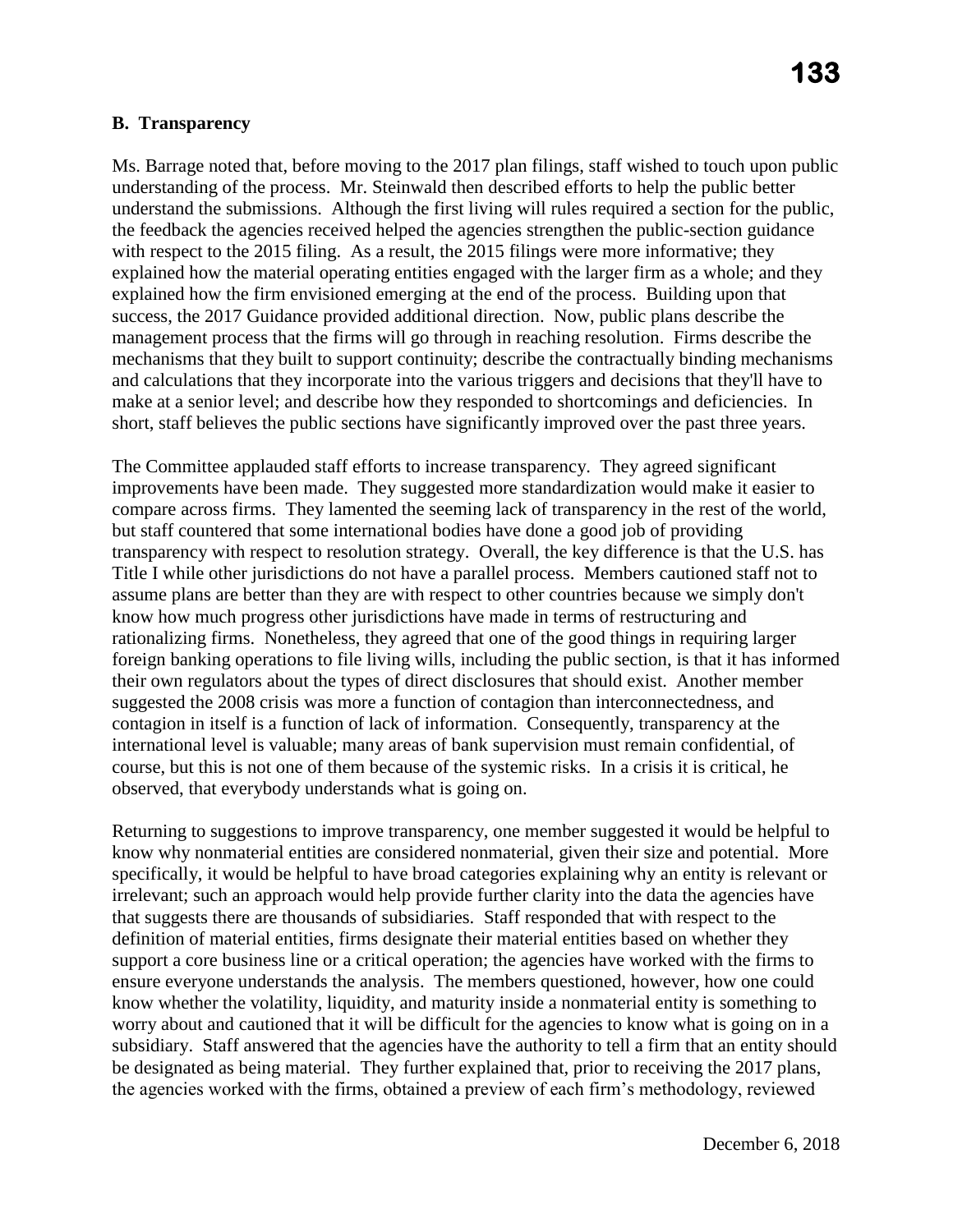strategy of continuity at risk. the underlying data (both financial and operational), and considered not just transactions or obligations but also service dependencies. Against that background, the agencies evaluated the designation within the context of the whole firm. Staff agreed that with the "Single Point of Entry in Bankruptcy ("SPOE") strategy and the need to maintain continuity, any entity that fails and no longer meets its obligations to the firm, or provides the services it was providing, puts the

#### **C. Guidance for 2017 §165(d) Annual Resolution Plan Submissions by Domestic Covered Companies that Submitted Resolution Plans in July 2015," (the "2017 Guidance").**

 include resolution-friendly language. In short, the plans of the U.S. firms are significantly As indicated above, the staff briefly touched upon the 2017 Guidance in the context of the Framework and transparency. At this point in the proceedings, staff re-directed the Committee's attention to the 2017 Guidance. Staff noted that there was constant interaction between the agencies and firms during the run-up to the 2017 submission date. In response to frequently asked questions, the agencies provided answers so the firms could take them into account when developing their resolution plan submissions due July 2017. Subsequently, those questions and answers were released in a publication titled **"FAQs for Guidance for 2017 §165(d) Annual Resolution Plan Submissions by Domestic Covered Companies that Submitted Resolution Plans in July 2015,"** dated May 5, 2017. Ultimately, the agencies witnessed significant progress by the firms in the areas where staff was focusing on in the 2017 Guidance. There were no deficiencies and fewer shortcomings. The firms established their liquidity and capital forecasting capabilities; developed play books to ensure continuity of access to their payment, clearing and settlement services; funded subsidiaries; prepositioned a number of their material entities and entered into agreements to guarantee applications; and modified services contracts to stronger.

 narrowly; distress sales bring in less money. The participants agreed that problems are fast but Staff then touched upon the issue of separability, noting that the issue was addressed in the 2017 Guidance. There followed a brief discussion among the Committee members and staff concerning the downside of speed in the resolution process. That is, suggested one member, speed isn't necessarily always good because you run the risk of defining the buyer universe too solutions are slow. Staff also assured the members that the agencies are checking the plans to determine if the resolution plan itself relies on the sale; they do not, staff concluded. If there was reliance on the sale, it would be factored into the capital and liquidity modeling and forecasting. Thus, the issue is optionality. Staff emphasized that the firm's board makes the decision to sell or not; the agencies just want the firms to have choices and to eliminate the frictions.

# **D. "Resolution Planning Guidance for Eight Large, Complex U.S. Banking Organizations.**

Next, staff directed the Committee's attention to the publication titled "**Resolution Planning Guidance for Eight Large, Complex U.S. Banking Organizations,"** included in the Committee materials. 83 Fed. Reg. 32856, 32862 (July 16, 2018). The 2018 Guidance is to apply beginning with the firms' July 1, 2019, resolution plan submissions and describes the agencies' expectations in six substantive areas: Capital, liquidity, governance mechanisms, operational, legal entity rationalization and separability, and derivatives and trading activities.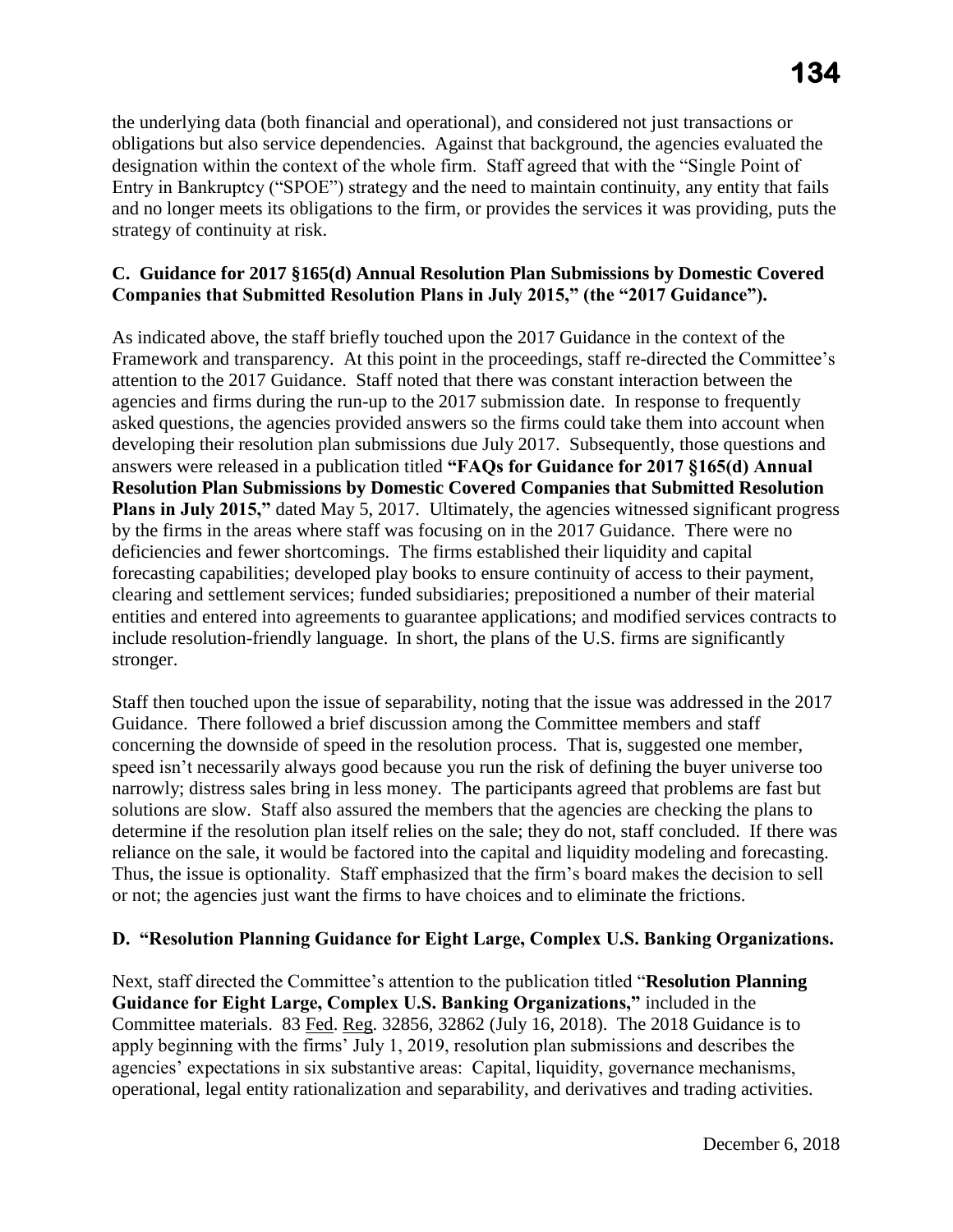Staff advised that the agencies have reviewed comments received in response to the proposal and would soon issue final guidance. [Note: That final guidance was published as **"Guidance §165(d) Annual Resolution Plan Submissions by Domestic Covered Companies,"** 84 Fed. Reg. 1438, 1449 (Feb. 4, 2019)].

 parent company entering bankruptcy. Staff emphasized that the agencies do not prescribe specific resolution strategies for any firm, however, nor do they identify a preferred strategy; the Staff then described for the benefit of the Committee the SPOE Resolution concept. Staff advised that the agencies acknowledge the SPOE strategy as a credible means of resolving a G-SIB in an orderly manner. A SPOE is designed so that the parent company will recapitalize and provide resources to its material entity subsidiaries, or its operating companies, prior to the Guidance is not intended to favor one strategy or another. It is flexible enough to allow firms to address the resolution obstacles that are relevant to their chosen strategy.

 judge having jurisdiction over the holding company has an obligation to protect creditors of the Following the panelists discussion of SPOEs, the members commented that any bankruptcy holding company. Therefore, it is essential that the agreement be legally binding. Fraudulent conveyance and pre-positioning also pose risks, members suggested. Staff agreed that these risks are real but noted that observers have a high degree of confidence that, short of legislation at the Chapter 14 level, the approach will be effective. Ms. Barrage noted that SPOEs in bankruptcy are bail-in plans, "bail-in" meaning the market is pricing-in the cost of failure; that approach is much better than having taxpayers on the hook. Ms. Barrage then addressed concerns relating to the risk of early termination of QFCs. Next, staff responded to member questions concerning "total loss absorbing capacity" or TLAC, and noted it is a hot topic in the international community with respect to the degree to which one should rely on pre-positioning. Ms. Barrage pointed out that the primary concept is to keep the operating subsidiaries continuing, preserving their going concern value, while the holding company is the debtor in bankruptcy.

In response to questions posed by the Committee, staff then discussed, in turn: Agency enforcement powers under both Title I and as a supervisory body; agency guidance regarding liquidity issues; the use of interlocking boards of directors and dealing with potential conflict of interest between the two boards; and the role of triggers. One member suggested that systemic risk creates a potential conflict among the firm, its subsidiaries, and society, in the sense of spreading losses; board members serve in a fiduciary capacity and will seek to have others bear the risk. Thus, the issue of enforcement powers becomes essential because the agencies might have to take action in some instances. In response to additional questions from the members, staff agreed that if a firm is experiencing problems there will be significant limitations on the firm's ability to access funds. Thus, many firms might have to self-fund their resolution in bankruptcy.

 where an entity would not downstream; if the subsidiaries fail then there is no value left in the The members then discussed at length the potential impact of liquidated damages; if an entity fails to live up to contractual obligations, they suggested, the liquidated damages prescribed in contracts could be severe. More importantly, it is almost impossible to conceive of a scenario holding company. Thus, the only possibility of the debtholders recovering anything is for the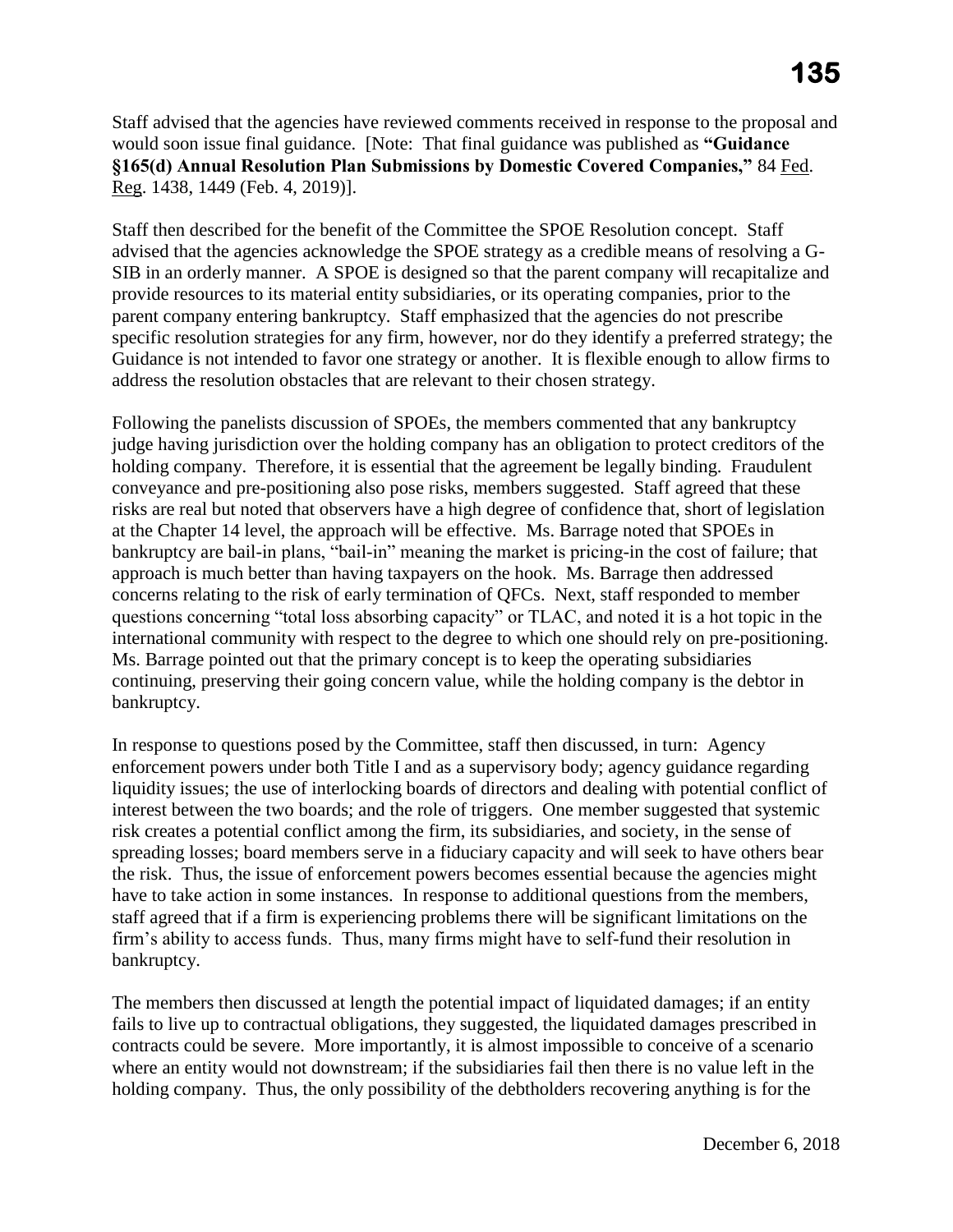subsidiaries to survive. Other members suggested, however, that there have been instances where a subsidiary is allowed to fail and the holding company continues to operate without problems.

 associated with moving that liquidity? Is the firm capable of recognizing when there's a liquidity need at a material entity so that it can get the resources there in time to execute its strategy?" The Members then returned to the issue of "material entities". In response to observations offered by the members, staff advised that the agencies have supervisory tools and can significantly focus on a firm's current liquidity and liquidity under stress. The agencies ask: "What is the liquidity positioning for each material entity under stress? What are the frictions Members agreed that there has been substantial progress on understanding the liquidity position of each of those material entity subsidiaries and addressing their liquidity needs through the living will process. But, as to the specific capabilities of each material entity, the members suggested, that will require further study. Staff agreed the agencies need to make sure the models, and the assumptions underlying the models, are tested and validated. The participants then discussed the role of the FDIC with members suggesting the FDIC is "wearing two hats". On one hand, the FDIC is systemically resolving a holding company. On the other hand, the FDIC must deal with a subsidiary that is an FDIC-insured bank. The members wondered how the firms would fund themselves in a distressed situation without relying on an FDIC-insured bank subsidiary. Staff pointed out that is the very question they are working to address as part of the living will process.

 that actually house the key information so that they can separate these entities more quickly. If a The members then engaged staff in a broad-ranging discussion of SPOEs. Staff acknowledged that SPOE is untested. Staff therefore wants to make certain that firms have "objects of sale". If a firm has an object of sale that is pre-identified, the agencies require that they have data rooms firm can do that in recovery and not fail, that is a good result. If the firm then fails in SPOE, there are choices available for the board or for the FDIC. Summarizing, staff said the agencies first want to make sure firms are separable and have separability options. That will improve resilience and avoidance of failure. It gives the agencies choices in resolution if choices are needed. Overall, a lot of progress has been made with respect to objects of sale and separability, the staff reported. They further emphasized that the strategy is to make sure there is not a systemic disruption. In contrast, in bankruptcy court, maximization of value is the goal. Continuing, the staff explained that the agencies also consider the time period needed to stabilize. Thus the calculation is not simply a point-of- time calculation but also an estimate of what is needed to take the firm through a certain period during which operations will be stabilized.

# **E. Large Foreign Bank Organizations ("FBO") Update.**

Staff then referred to the **"Guidance for 2018 §165(d) Annual Resolution Plan Submissions By Foreign-based Covered Companies that Submitted Resolution Plans in July 2015,"**  issued March 24, 2017," and provided an update regarding FBOs. Staff advised that the 2018 FBO Guidance was designed to help FBOs improve their resolution plans and reflect the significant restructuring that they have undertaken to form intermediate holding companies. The Guidance is organized around key vulnerabilities, such as capital, liquidity, and governance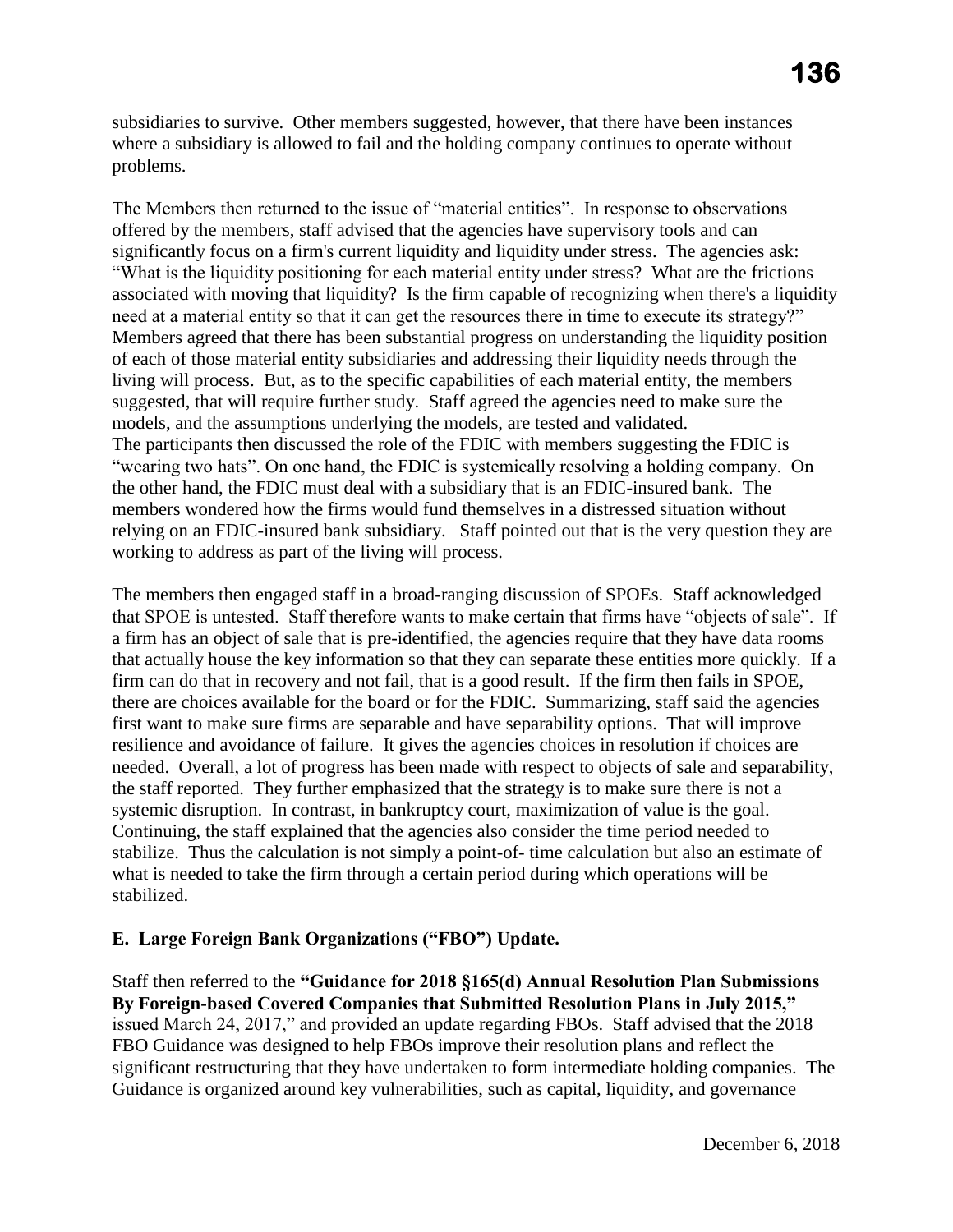mechanisms; the Guidance is similar to the domestic guidance but has some important distinctions including the fundamental assumption that there is no foreign parent support. Staff reported that the FBOs were given a one-year extension, with their resolution plans now due on July 1, 2018. The agencies are in the process of finalizing their reviews.

 At this point in the proceedings, Ms. Barrage re-introduced Judge Chapman. Ms. Barrage observed that Judge Chapman has been working with bankruptcy practitioners, the judiciary, and the agencies to help resolve some of the most challenging issues involving complex, global institutions.

# **F. Presentation by Judge Chapman.**

After thanking Chairman McWilliams, Judge Chapman said that she would provide her remarks in the context of the Lehman bankruptcy. She explained that she has been presiding over the liquidation of the Lehman Estates for almost five years, having assumed the reins when Judge James Peck retired in January 2014. In addition to handling Lehman, Judge Chapman handles a full docket of Chapter 11 cases and has presided over the reorganization of many firms. Judge Chapman noted that the Lehman Chapter 11 cases have often been described with superlatives. Judge Peck called Lehman, "The biggest, the most incredibly complex, the most impossibly challenging international bankruptcy that ever was." As we mark the ten-year anniversary of the collapse of Lehman, Judge Chapman suggested it was essential to reflect upon certain aspects of the collapse that inform the path forward. Judge Chapman then delivered the following remarks:

 Lives were ruined. And I've seen that in the last few years. In bankruptcy court during "The collapse of Lehman Brothers unleashed a financial crisis around the world. Credit markets froze. Global trade all but ceased. Asset values plummeted. And jobs vanished. that historic week, the drama of Lehman's sale of its headquarters and its broker/dealer business to Barclays unfolded. And again to quote Judge Peck, "there was a sense that if the sale didn't go through, what was already horrible, would just get much worse." There was the pressing question of whether a transaction that massive and complicated could be approved on such short notice. The due process rights of the creditors and all the stakeholders had to be considered and respected.

 insolvency proceedings in more than 16 jurisdictions. I'd like to say this is Lehman by The day before the filing, on September 14, 2008, Lehman was an integrated global enterprise. It was the fourth largest investment bank in the United States. The next day at 1:10 a.m., and yes, I know the exact time, without preparation, it devolved into adverse factions of affiliates and third-parties competing over hundreds of billions of dollars of assets, and a vast universe of undetermined liabilities that ultimately exceeded one trillion dollars. More than one hundred Lehman affiliates became the subject of foreign the numbers. And I think the numbers are very powerful. Lehman counter-parties themselves filed Chapter 11 cases of their own across the United States. Ultimately, after the bar date was established, there were over 67 thousand claims filed against the 23 Lehman Chapter 11 debtors, asserting in the aggregate more the 1.2 trillion dollars in both direct and guaranteed liability.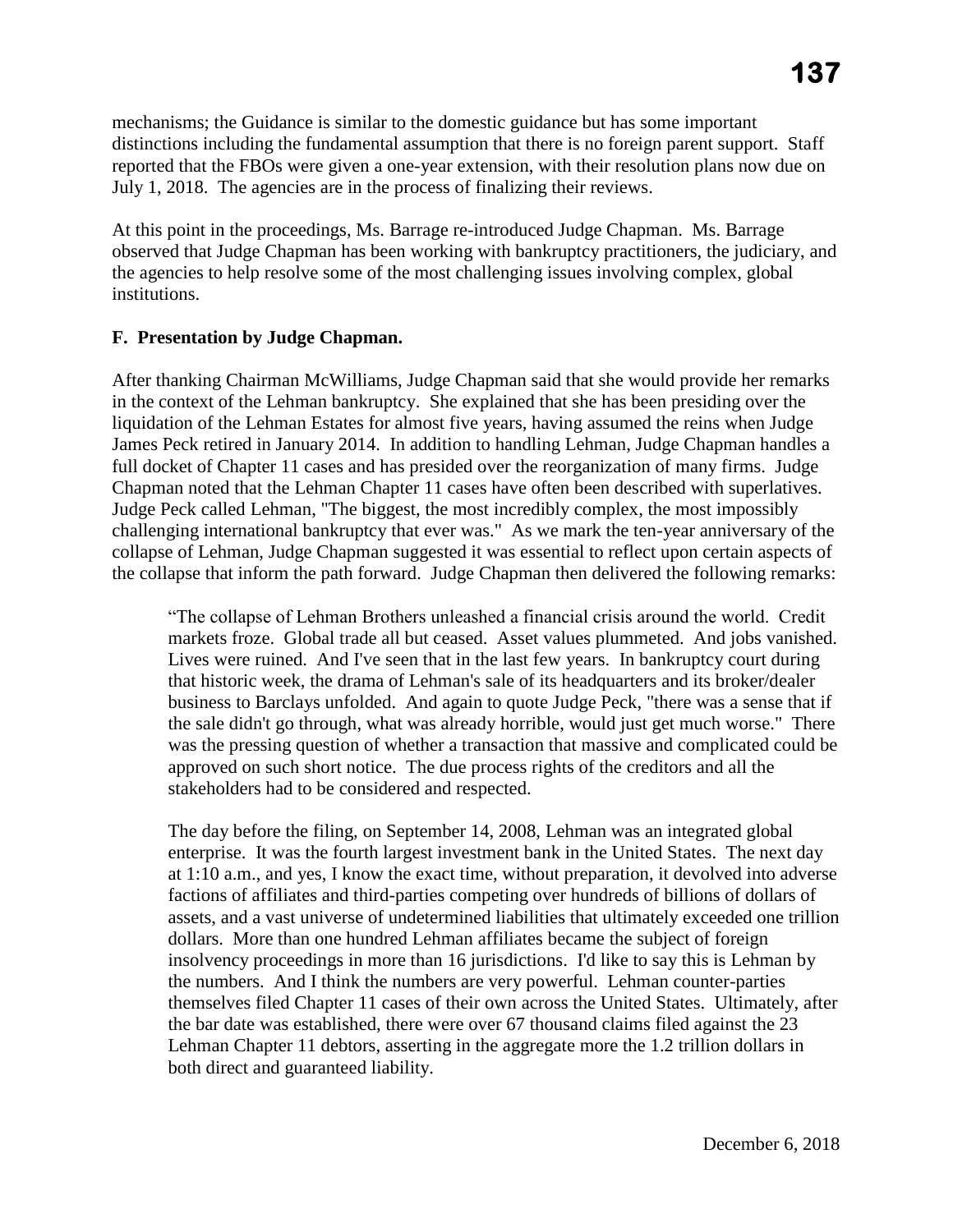There were many novel questions of law to be determined. Including, but certainly not limited to, questions related to Lehman's derivatives portfolio, which was comprised of over 10 thousand contracts and over a million transactions.

Perhaps the numbers that say the most about the enormity of Lehman are the docket numbers. That's the number of entries on the dockets of each of the cases. As of last week, and I checked, we are up to docket number 59,113 in the main LBHI case. Docket number 14,799 in the LBI SIPA case. And thousands more in the more than 300 adversary proceedings that have been filed. So just by way of comparison, in a typical mega, multibillion dollar Chapter 11 case, it's hundreds of filings. Maybe a thousand. But nothing, nothing like this. In my opinion, and admittedly I'm biased, the Lehman cases reflect the highest and best use of Chapter 11 in the public interest. Against the back drop of the global financial crisis, the stakes could not have been higher.

And yet, through the work of hundreds of talented and dedicated professionals, including some who have, I think, lent invaluable advice to the agency and to this Committee, and guided by the calm but steady hand of the presiding judge, the parties achieved what I consider to be a truly remarkable global consensus that enabled Lehman to emerge from Chapter 11 in just three and a half years. A very long time in terms of the economic health of the world. But for a case of this complexity, suffice to say there are longer stays in Chapter 11 than three and a half years. Specifically, with the help of the court, protocols were developed for the efficient administration of the cases, cooperation with the creditor's committee and its representatives, and to Professor Herring's point, transparency for parties in interest and for the public.

The parties took full advantage of the flexibility of the Bankruptcy Code and the Bankruptcy Rules. And what's more, as we've discussed, a cross border protocol was negotiated which provided for the orderly and efficient administration of proceedings around the world.

Apropos to what we're talking about today, it's important to bear in mind that the filing on September 15, 2008, and what I would say the first three years of the cases, was just the beginning. Among other things, as I've mentioned, the Lehman filings have reached a tsunami of claims against the Lehman Estates, as a result of the termination of Lehman facing derivatives.

 backed securities claims asserted against the Estate by Fannie Mae and Freddie Mac, and of every imaginable sort. And some you can't even imagine, lodged by former Over ten thousand counterparties asserted claims against the Estates that arose from one million derivatives trades. In addition, there were the billions of dollars of mortgagethe identification claims that flowed downstream from them. There were complex claims employees, trading partners, customers, everyone who had a relationship with Lehman as of September 15, 2008.

In addition, the Lehman Plan Administrator has had to initiate hundreds of lawsuits against parties from whom Lehman needed to recover assets or assert damage claims.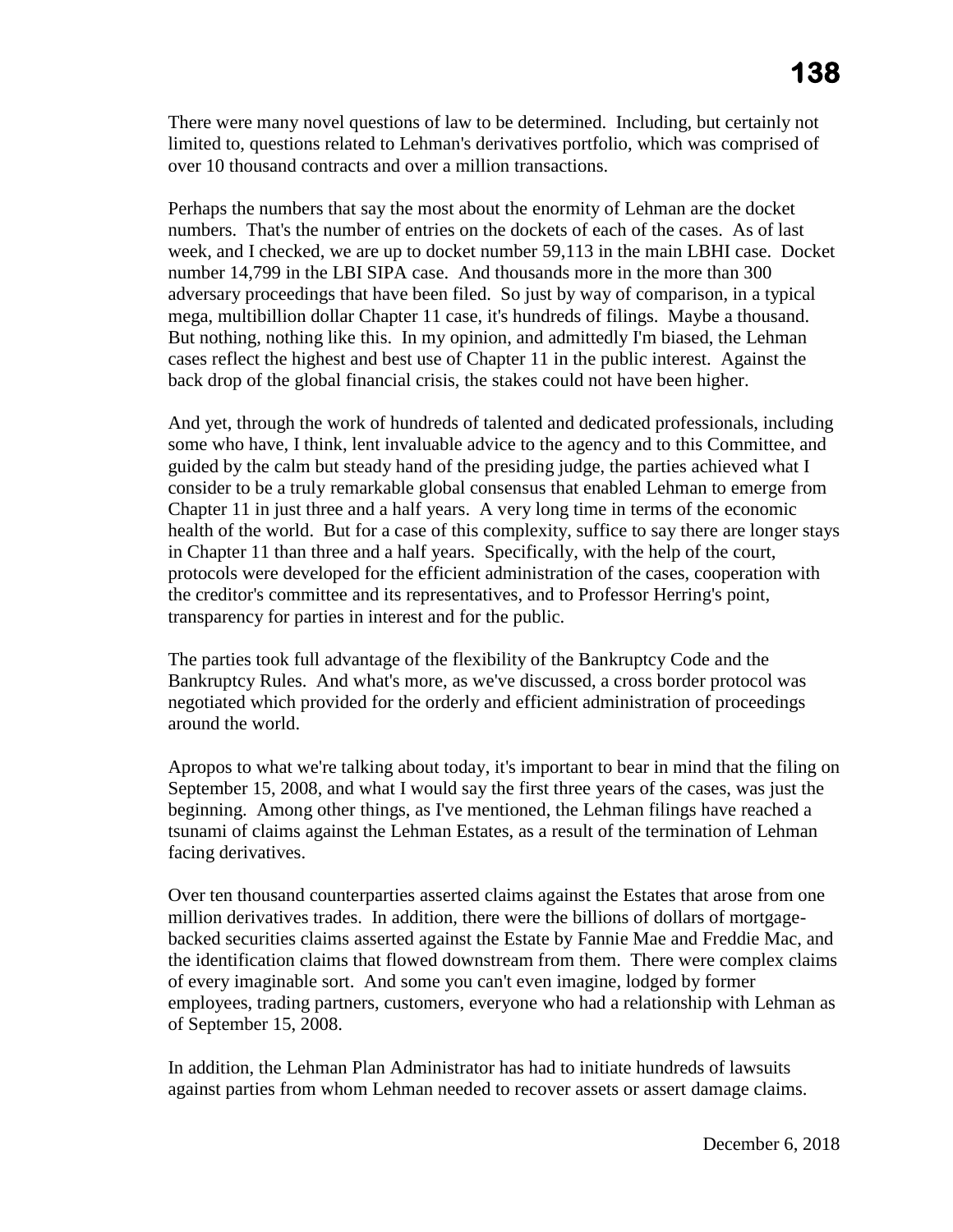Here's my favorite number. To date over 124 billion dollars have been distributed to creditors, with more distributions to come. That number, I should add, is net of the many billions of dollars of costs and professional fees that have been incurred in the cases. As of now, the level of unsecured creditor recoveries are over twice what was projected as of the time the plan was confirmed in 2011. Generally speaking, unsecured creditor recoveries are now at approximately 40 cents on the dollar. And substantially more than that in the aggregate for holders of claims that also hold guarantees from LBHI.

 resolving the so-called big bank derivatives claims were the biggest challenge I have Of particular relevance to the issue of the resolvability of U.S. G-SIBs in bankruptcy is the use of the SPOE structure along with the ISDA Protocol to help avoid massive claims related to derivatives terminations and the concomitant degradation of value associated with wide-scale terminations such as occurred in the Lehman file. I have to say that faced as the Lehman Judge. All of those claims have now been resolved. But the human and economic cost was substantial. During one two-year period of time, I presided over six lengthy trials to fix the amounts of almost 10 billion dollars of derivative claims asserted against Lehman. The longest of those trials, Lehman versus City Bank, lasted 42 days, and it was only half done when thankfully the parties settled.

The Lehman case has unquestionably stressed the Chapter 11 bankruptcy process. From a very narrow creditor perspective, the bankruptcy process worked reasonably well. Perhaps most importantly though the myriad causes and effects of the Lehman filing have informed many of the aspects of resolution planning. Here are some salient examples:

- First and foremost, as we've discussed, Lehman was in a liquidity crisis.
- Second, the filings resulted in a balkanization of the dozens of Lehman entities around the world.
- Third, the Lehman filings revealed internal organization and operational structures that were severely lacking.
- Finally, the Lehman filings revealed that large financial institutions were carrying enormous risks on their books that they did not understand or have the ability to quantify remotely accurately.

 way to address each and every one of these issues. It has been my privilege to work with formed the basis of significant judicial outreach efforts. I believe that the work that the FDIC and the firms have done since 2008 has gone a long the FDIC staff, sophisticated and dedicated practitioners, and very smart and invested academics to ensure that resolution works from a bankruptcy process perspective. Active engagement with regulators, members of the judiciary, and academic experts have also

Two years ago under the auspices of the Wharton Financial Institution Center, and Professor Herring, a symposium was held at the University of Pennsylvania to discuss and debate the resolution readiness of U.S. G-SIBs, to explore and detail the SPOE strategy and hurdles to its success, and to outline how this all would work under the current Bankruptcy Code, and perhaps under legislation yet to be passed.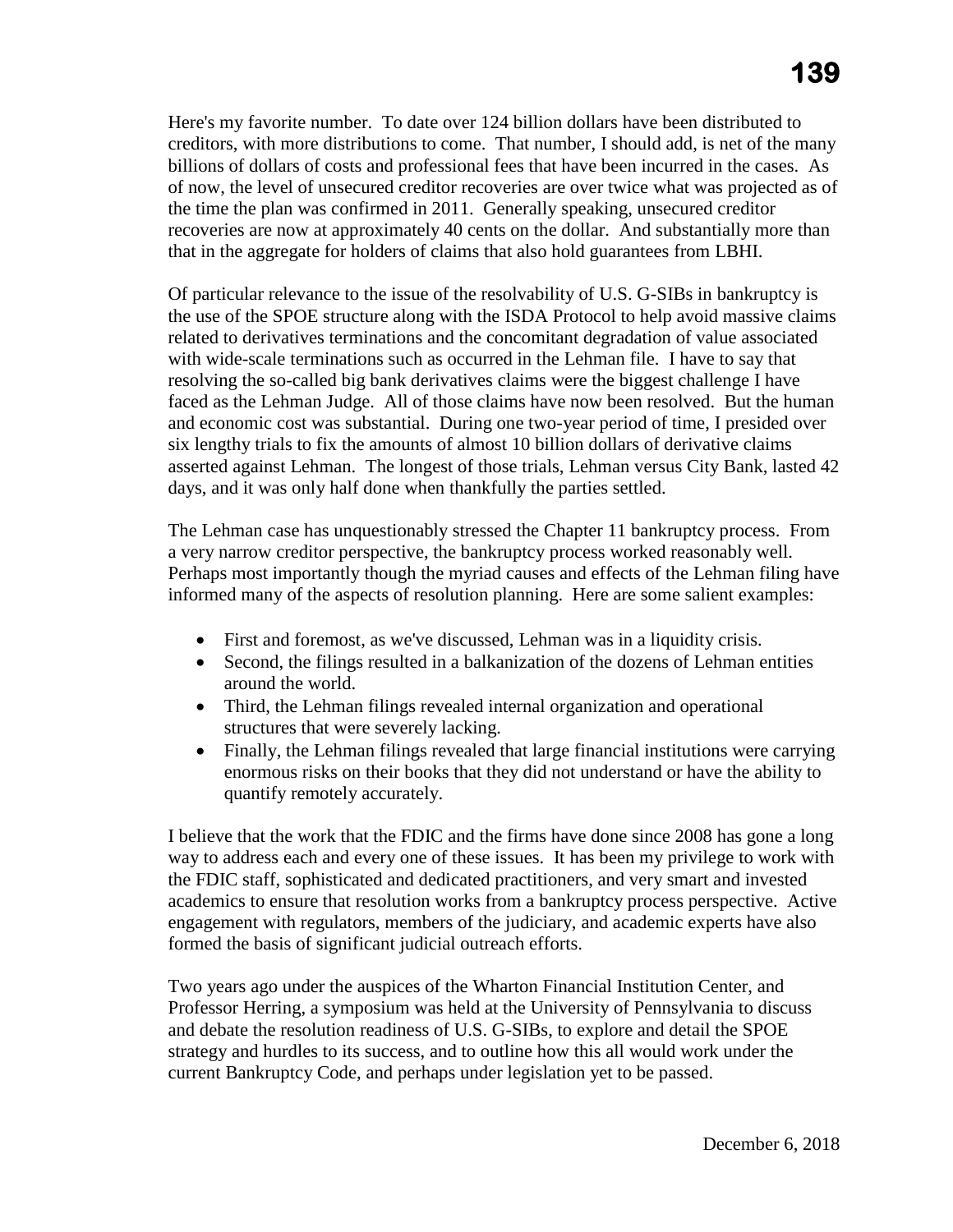Building on the success of the Wharton Symposium, we have since held day long educational sessions for the bankruptcy judges from the Southern District of New York and the District of Delaware. The judicial sessions, I believe, were particularly valuable exercises. Not only were the judges very engaged and incredibly curious, but they were able to become generally familiar with SPOE resolution. And the practitioner and agency participants gained valuable insights into areas of concern raised by the judges around both process and substance. In addition, during this past year, under the auspices of the Federal Judicial Center, we have presented an overview of the SPOE resolution to bankruptcy judges nationwide. While we all hope that SPOE bankruptcy remains untested, our mission has been to ensure that any judge who might face the next Lehman, is prepared to the greatest extent possible, to act swiftly, and have an understanding of the resolution process.

 contribute to the education of the judiciary, something I believe is a critical component of To that end, we are now working with the Federal Judicial Center to create a guide to judicial management of a U.S. G-SIB bankruptcy. So as I've said, it's been my pleasure to work with the agency, with the folks that I'm smiling at here today. And to help resolution planning."

Following the conclusion of Judge Chapman's remarks, there followed a discussion among the Committee members and staff of issues raised by Judge Chapman, including the playbook as a resource; the impact termination of all the Lehman facing derivatives had in degrading value and possible solutions; possible scenarios on the first weekend as illustrated in the "Single Point of Entry in Bankruptcy" flow chart provided to the Participants; and proceedings in the bankruptcy court thereafter.

# **G. Complementary Regulatory Developments**

Mr. Wall briefly summarized key regulatory developments since the Committee last met in 2016.

 non-branch assets. Full compliance with the rule is required by January 1, 2019. He indicated it liability structures are set out; they meet and generally exceed the TLAC requirements by a good First, he discussed the External Total Loss-Absorbing Capacity ("TLAC") rule. He indicated that the Federal Reserve issued a final rule designed to further improve the resiliency and resolvability of certain U.S. banking organizations through new enhanced prudential standards that will impose TLAC requirements (where TLAC generally consists of Tier 1 capital and eligible long-term debt); separate eligible long-term debt ("LTD") requirements; and "Clean" holding company requirements that will limit or prohibit a covered BHC or U.S. intermediate holding companies ("covered IHCs") from incurring certain liabilities and entering into certain arrangements on or after the effective date. He noted that these enhanced prudential standards will apply to top-tier U.S. bank holding companies identified by the Federal Reserve as G-SIBs and covered BHCs, and U.S. covered IHCs of foreign G-SIBs with at least \$50 billion in U.S. won't be much of an issue for U.S. bank holding companies because of the way their current margin.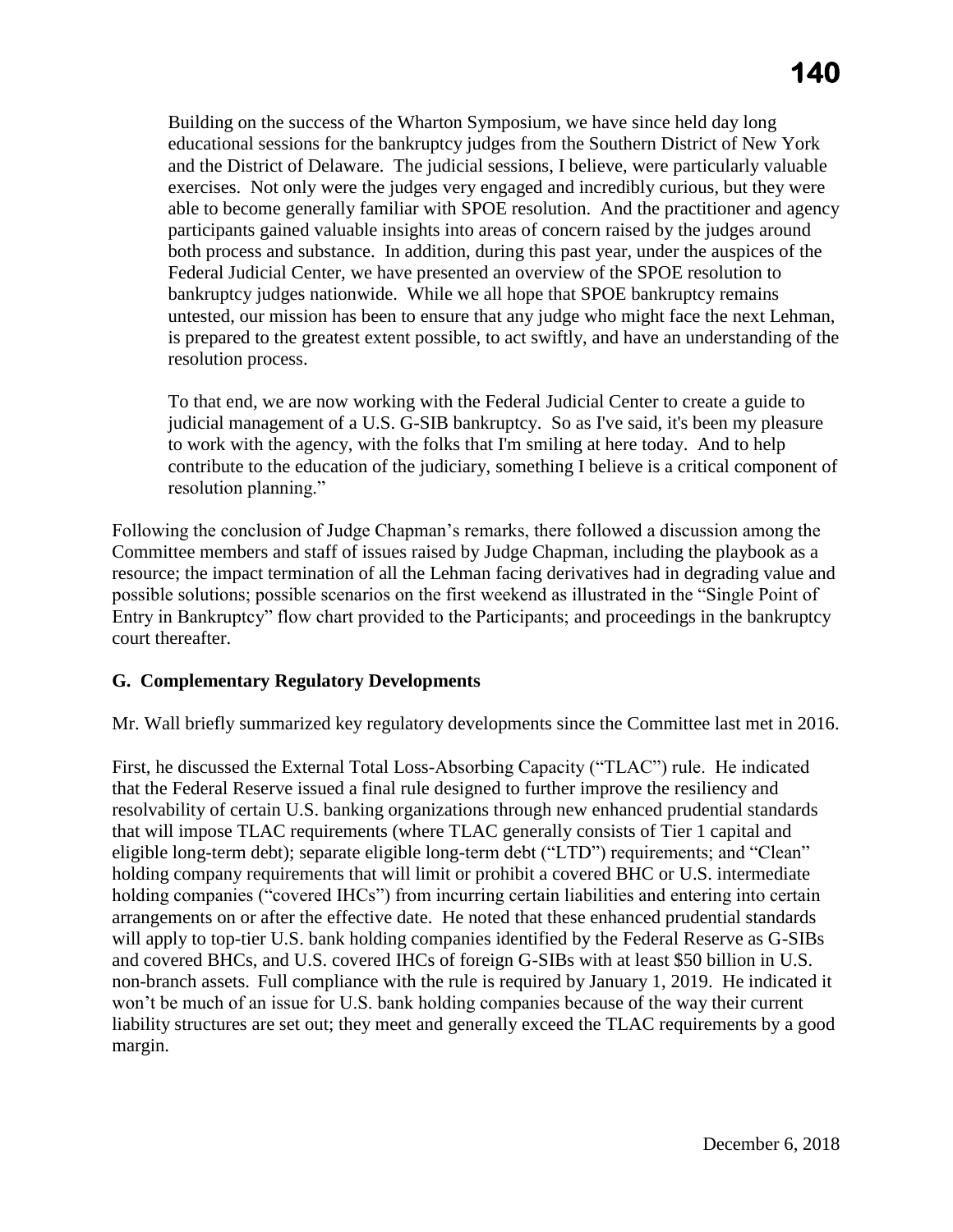the underlying QFC is not governed by U.S. law, or the counterparty is organized or domiciled Next, Mr. Wall discussed rules on QFC termination and stay and transfer rules. These regulations are designed to facilitate the resolution of a G-SIB. The rules issued by the Federal Reserve, FDIC, and the Office of the Comptroller of the Currency ("OCC") will limit certain insolvency-related rights available to trading counterparties of G-SIBs and their affiliates under certain financial contracts. The Final Rules complement and supplement existing special resolution regimes under the Federal Deposit Insurance Act ("FDIA") OLA under the Dodd-Frank Act. He explained that the banking regulators felt it was paramount that they be able to preserve the continuity of a G-SIB and its subsidiaries (by keeping them out of bankruptcy proceedings and avoiding a run on the bank) in order to effectively manage the resolution process. The Final Rules effectively require G-SIBs (and/or their subsidiaries) to include in their QFC documentation: (1) A contractual recognition that such QFCs are subject to the FDIA and OLA special resolution regimes where such regimes may not otherwise be applicable because or has a principal place of business outside the U.S.; (2) express limitations on certain termination rights of the counterparty upon the insolvency of a subsidiary of a G-SIB; (3) express limitations on the right of a counterparty to restrict the G-SIB's (or its subsidiary's) right to transfer or assign the QFC or any obligations and/or liabilities thereunder. In order to streamline and expedite the process of amending QFCs to include these limitations, the International Swaps and Derivatives Association ("ISDA") has published the U.S. Resolution Stay Protocol (the "U.S. Stay Protocol").

#### H. **ISDA Rules and the U.S. Protocol.**

Staff next discussed the U.S. Stay Protocol. They explained it was published in response to banking regulations meant to address the disorderly unwinding of QFCs due to early termination. More specifically, the U.S. Stay Protocol was created to allow market participants to comply with regulations issued by the Federal Reserve System, the FDIC, and the OCC (collectively, the "U.S. Stay Regulations"). The U.S. Stay Regulations impose requirements on the terms of swaps, repos and other QFCs of G-SIBs. The U.S. Stay Protocol enables entities subject to the U.S. Stay Regulations to amend the terms of their covered agreements to ensure that, unless excluded or exempted, their QFCs: (1) Are subject to existing limits on the exercise of default rights by counterparties under the OLA provisions of Title II of the Dodd-Frank Act and the FDIA; and (2) limit the ability of counterparties to exercise default rights related, directly or indirectly to an affiliate of covered entities entering into insolvency proceedings. The U.S. Stay Protocol was developed based on the requirements of a safe harbored "U.S. protocol" under the U.S. Stay Regulations.

 2015 established the Universal Protocol as a way to begin to address challenging issues, such as Staff then outlined the history of the ISDA, noting that they consulted with regulators and in too big to fail. In 2017, the FDIC, the Federal Reserve, and the OCC issued final rules requiring U.S. G-SIBs, their affiliates, and certain foreign G-SIBs to amend their QFCs to include certain provisions designed to limit the ability of counterparties to close out these contracts in the case of a G-SIB resolution. In July 2018, in response to these rules, ISDA published the 2018 U.S. Protocol after consultation with the FDIC, the Federal Reserve, and the OCC. Staff advised it is a tool to assist market participants with adhering to compliance states required by the QFC stay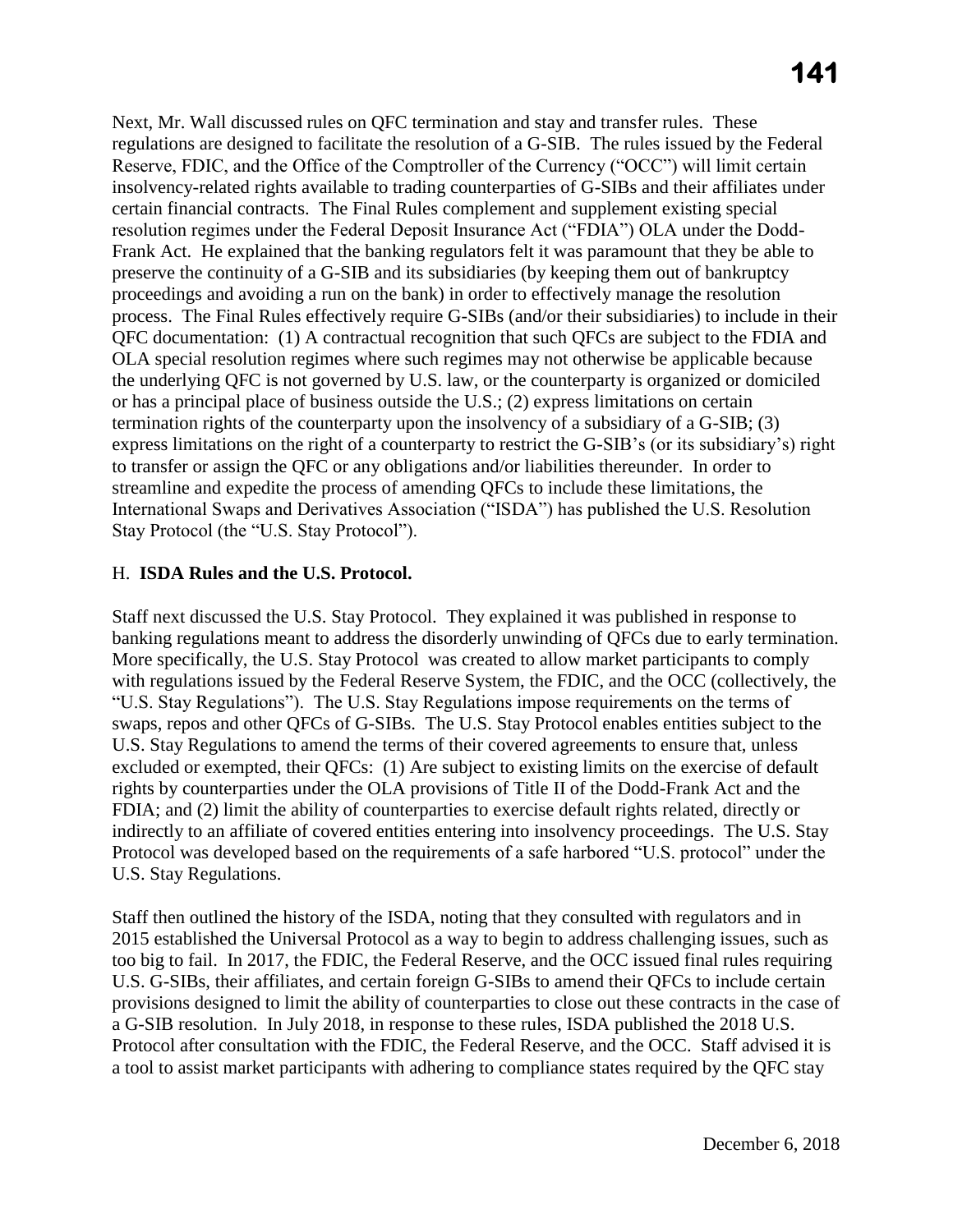states that begin on January 1, 2019 under the rule. rules. Staff closed their discussion of the U.S. Protocol by outlining underlying tier compliance

The Chairman announced that the meeting would recess for lunch. Accordingly, at 12:06 p.m. the meeting stood in recess.

> $\ast$ \* \* \* \* \*

#### **IV. Title II Orderly Liquidation Update.**

The meeting reconvened at 1:30 p.m. that same day, at which time Mr. Murton provided an overview of the afternoon's proceedings.

He advised the first panel would discuss OLA Authority which, he noted, had been mentioned as a back-stop created by the Dodd-Frank Act and to be used if bankruptcy would have unacceptable systemic consequences. Mr. Murton then referred to the **"Orderly Liquidation Authority and Bankruptcy Reform,"** publication dated February 21, 2018, and issued by the Department of the Treasury (the "2018 Treasury Report"). He noted that the first panel of the afternoon would focus on the work the FDIC has done to prepare for a Title II resolution. Following the Title II Orderly Liquidation Update, the final panel of the day would focus on Cross-Border Resolution Implementation. Mr. Murton then introduced the presenters of the first panel as Mr. Delfin; Herbert J. Held, Deputy Director, Systemic Resolution Planning and Implementation, OCFI; Ryan P. Tetrick, Associate Director, Resolution Planning, OCFI; Elizabeth Falloon, Associate Director, Resolution Planning I, OCFI; Richard P. Starke, Assistant General Counsel, Legal Division.

 Title II and described the adjustments the FDIC has made in response to the insights offered by Mr. Held began his presentation by noting that, if the FDIC is ever called upon to exercise Title II authority, the FDIC is in a much stronger position due to its Title I planning efforts. He provided a brief overview of efforts made since the inception of the Committee to implement the Committee. He observed that all the firms have moved to the SPOE concept and developed optionality within their plans in a much more detailed way. This approach provides more options to choose from when faced with imminent collapse. Mr. Held noted that in addition to staff analyses, the FDIC has engaged in testing at the Board and inter-agency levels. The FDIC has also worked closely with domestic and foreign-jurisdiction regulators. Referring to the longstanding use of bridge banks by the FDIC, he noted a bridge bank gave the FDIC the tools to implement an orderly resolution for a failing firm in scenarios where bankruptcy didn't work. He noted that the 2018 Treasury Report suggests bankruptcy is the first resort and, with respect to Title II, there is actually a high bar to implementation. He agreed that most staff would prefer a Title I bankruptcy to a Title II resolution. In fact, if bankruptcy doesn't work, he suggested, that means something is wrong, both with the firm and the firm's plans. Nonetheless, there will be scenarios where Title II will be necessary. The FDIC has therefore established a comprehensive program for building and maintaining execution readiness. Moreover, increased awareness among market participants and the public of how an OLA resolution will unfold, could enhance the effectiveness of the authority should it be needed.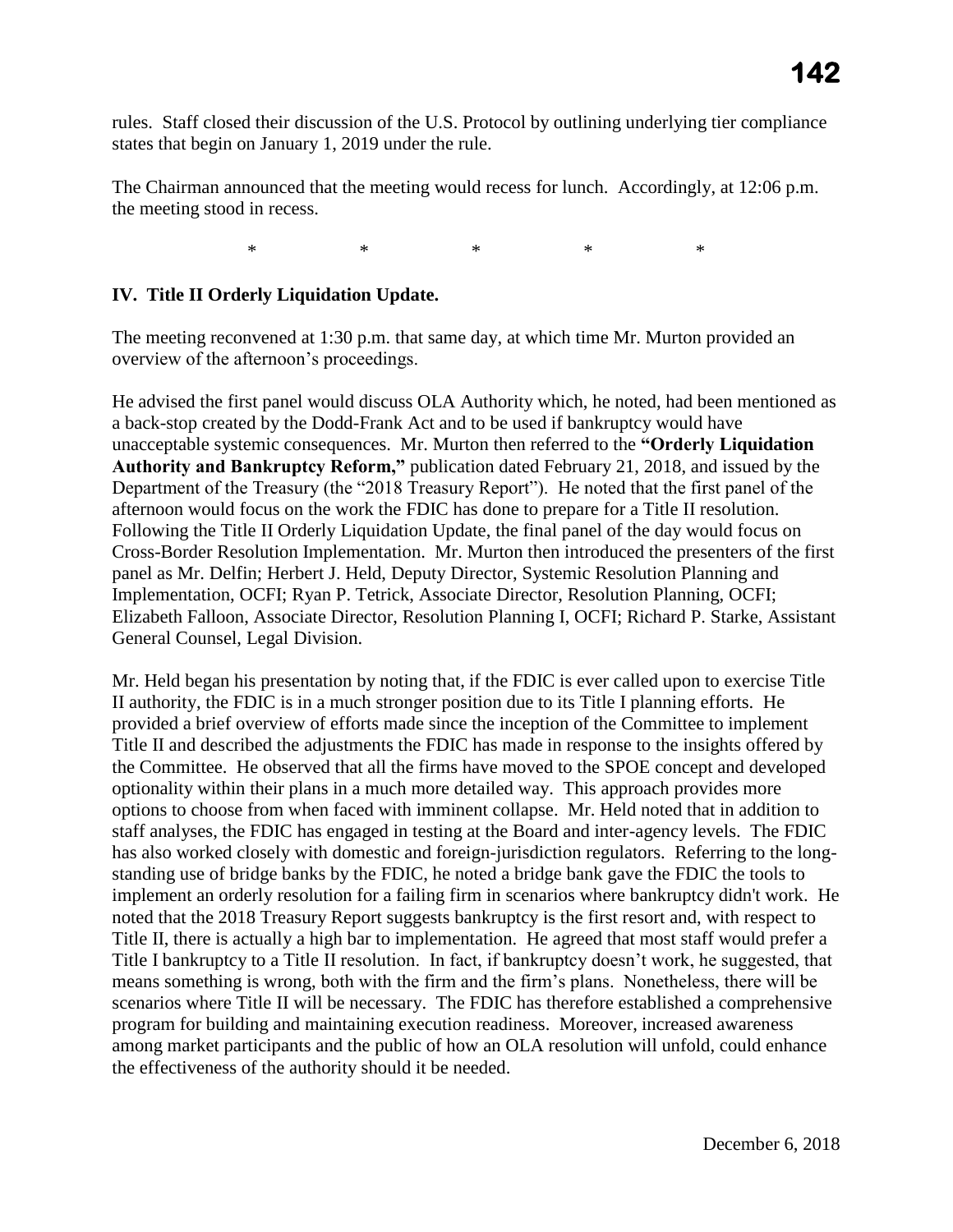SPOE under Title I or Title II; that firms are working with foreign jurisdictions on their Title I The members returned to the issue of liquidity, suggesting that a key indicator in deciding whether to shift from a Title I to a Title II resolution is liquidity. Staff agreed but noted that, if the models work and liquidity is available then it is easier to consider the bankruptcy option. The members then discussed at length the potential impact of ring-fencing by foreign regulators. Staff noted that a ring-fenced bank with a lot of non-U.S. operations could lose value quickly. Staff advised that part of the work they are doing is to make sure all jurisdictions understand plans; that staff is working to (1) reduce the incentive to ring-fence, and (2) if ring-fencing is adopted, to reduce its impact.

 issue under Title I so it will be less likely that the agencies will have to rely on a Title II something that can be done or whether you're going to be forced into Title II. Members expressed concern that, at this point in time, no one can know all the factors and all the circumstances that will lead to adoption of a Title I or Title II resolution. Another member observed that we haven't yet figured out how to apply liquidity under bankruptcy and thus there might be a tendency to go to Title II simply because we don't know how to solve the liquidity conundrum in a bankruptcy filing. The member suggested the agencies need to address that resolution. Another member offered the observation that officials have essentially made two promises: We are never going to bailout again, and we are never going to run an entity like Lehman with a set of fragile liabilities through bankruptcy because the systemic consequences of doing that were bad. Politics aside, suggested the member, the question then is whether bankruptcy will work, whether collapsing maturity transformation into a bankruptcy process is

 2008 would be dramatically different today due to Title I planning and the work the agencies Staff responded that the statute clearly has bankruptcy as the first option; staff has worked to increase the range of scenarios where bankruptcy can work. In fact, the Lehman collapse of have done.

 cost. Staff then highlighted various provisions of the 2018 Treasury Report. Continuing with his formal remarks, Mr. Held observed that the OLA provides clear restrictions. For example, losses are borne by shareholders and creditors; culpable management must be removed and their compensation clawed back; and there is an absolute prohibition against the cost being borne by the taxpayers so that, if all else fails, the industry would have to bear the

 broad areas: First, the Systemic Resolution Framework, which encompasses primary actions, Next, Mr. Tetrick outlined five core obstacles to resolution planning as follows: Multiple competing insolvencies; funding and liquidity; operations and interconnectedness; counterparty actions; global coordination. After describing the initiatives undertaken to minimize those obstacles, he concluded that significant progress has been made. Next, Mr. Tetrick discussed the Systemic Resolution Readiness Program. He referred to a graphic representation of the Program in the form of a pyramid in the handout materials and explained that the Program covers three across core functional areas. Second, Process Documents and Testing, which encompasses playbooks, process documents, templates, and reference documents. Third, Institution-Specific Planning, which encompasses strategic alternatives, operational considerations, and cross-border coordination. At this point in the discussion, a member asked if the FDIC or the Treasury determined the amount of liquidity. Staff responded that they would need to work with Treasury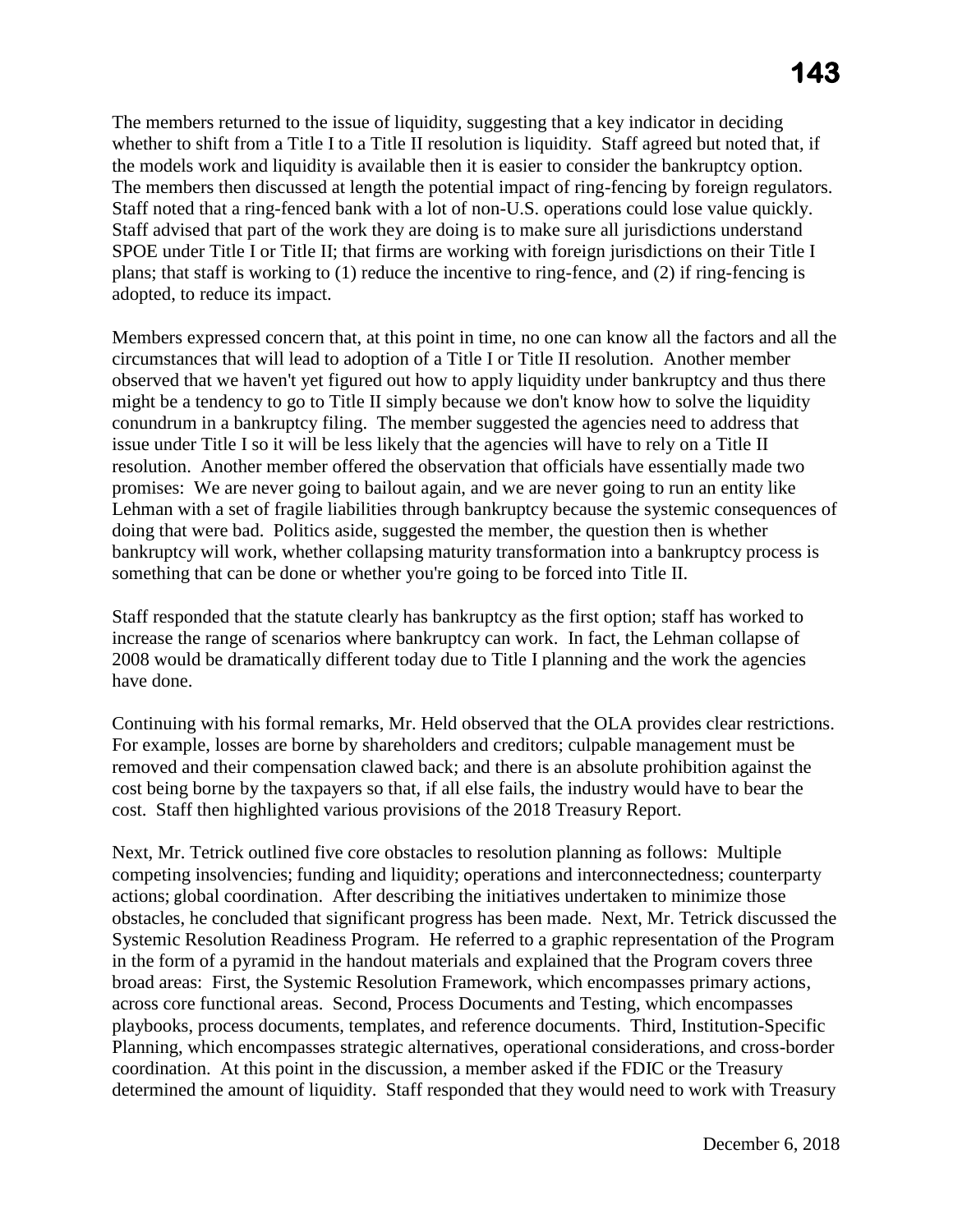to determine the amount of liquidity that is available within the parameters set by statute. Staff clarified that access to the Orderly Liquidation Fund ("OLF") is governed by two documents that Treasury and the FDIC need to agree to: The order of liquidation plan and the mandatory repayment plan. Staff emphasized that the resolution paradigm is based on those types of readiness exercises as a means of preparation.

 support Title II planning. Such capabilities include mapping recovery and resolution actions across the group; delivery of communications; and several other processes such as retention Staff next outlined how a firm's capabilities as established through Title I planning actually through "runway"; addressing capital needs at material entities; projecting liquidity stresses plans and divestiture playbooks. In response to concerns expressed by members that the implementation of "runway" might have the effect of accelerating problems once it became public, staff agreed and confirmed that they and Treasury staff recognizes the concern. Continuing, staff outlined the capital and liquidity modeling capabilities that the firms have built out and explained how tools such as RCEN and RCAP, RLEN and RLAP helped put resources in place in advance of a resolution and then helped assess those needs in the event of resolution. Staff pointed out that firms are now performing a lot of stress testing as well as capital and liquidity planning. Staff reflected that when the planning process started in 2011, the agencies received a lot of "I don't know" answers from firms when they asked questions. Now, however, much of that uncertainty has been addressed by the firms. With these planning tools, staff reported, it is less likely that heroic efforts will be needed to get money where it is needed at the right time. There then followed a brief discussion among the Committee members and staff of issues related to Management Information Systems ("MIS"). The members voiced concerns that disruptions could occur due to incompatible systems. Staff responded that the Guidance, such as the 2018 Guidance, addressed operational expectations, specifically including MIS capabilities.

Mr. Tetrick closed his formal presentation by advising that staff is interested in making the Title II process more visible and looks forward to hearing from market participants and the public. Mr. Delfin then summarized the panel's presentation. He noted that during the morning session the participants discussed the evolution of Title I planning and, similarly, the Title II planning process has built strong synergies.

# **V. Building Cooperation for Orderly Cross-Border Resolution.**

Mr. Delfin introduced the final panel of the day: Susan Baker, Deputy Director, International Outreach and Coordination, OCFI; Joanne Fungaroli, Associate Director, International Planning and Outreach Branch, OCFI; Mr. Tetrick; and Bruce Hickey, Supervisory Counsel, Legal Division.

Staff advised that their key message was that resolution preparedness for global financial institutions requires international cooperation. Likewise, cross-border resolution involves investing the time before the crisis hits so agencies are ready to go when needed. This means that outreach is multifaceted (institution-specific, bilateral and multilateral); home and host authorities need to have confidence in official processes as well as the firms' processes and capabilities; information sharing through formal arrangements supports mutual trust; and transparency and mutual understanding of resolution planning must be present to serve as a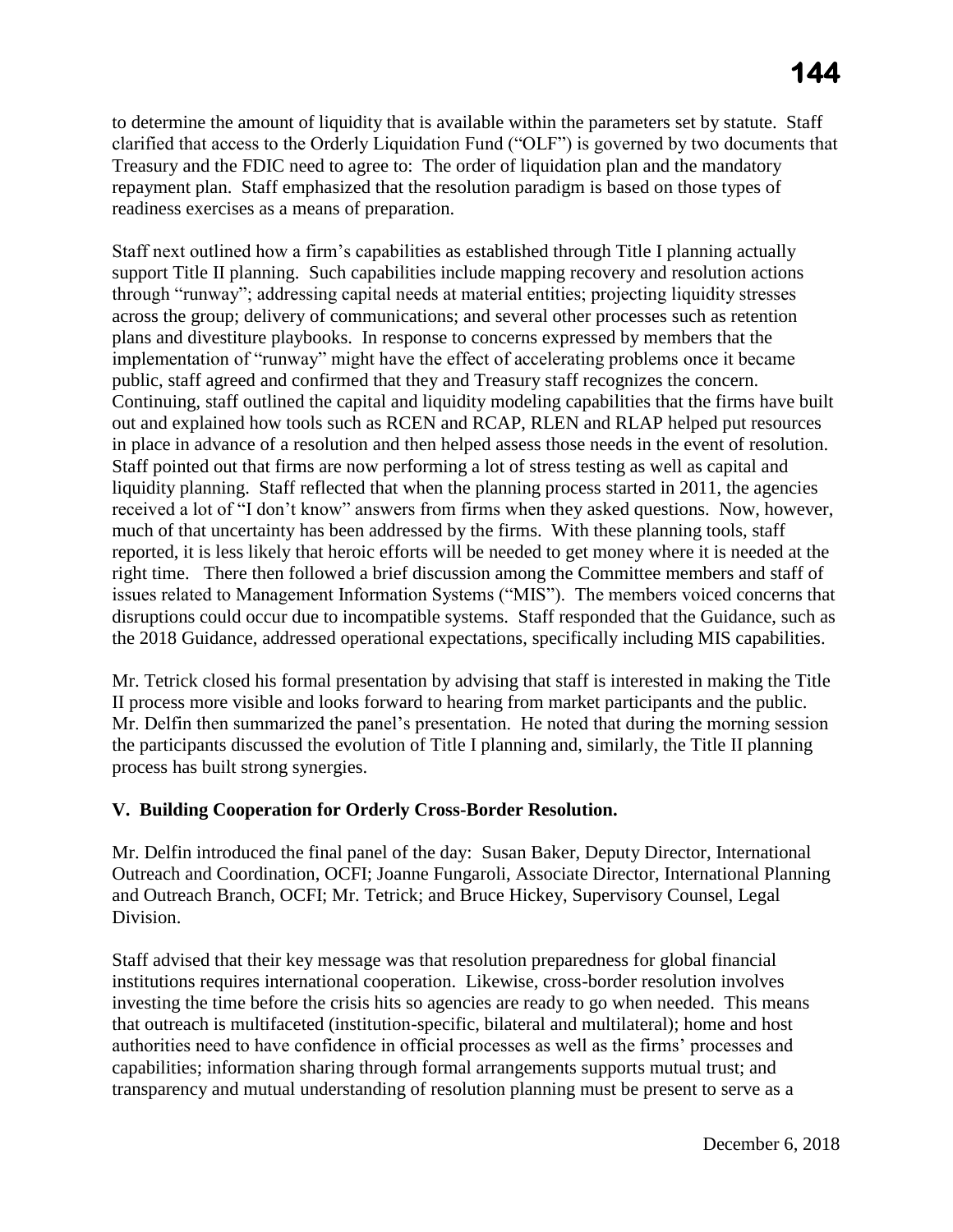stabilizing force in times of stress. Staff said, before a crisis develops, it is essential to establish communication channels that are secure and to understand each other's frameworks, standards, and vocabulary. It is also important that firms explain their plans to relevant foreign authorities.

 Staff explained that CMGs have a central role to play in bringing together the full cohort of In response to questions posed by the members, staff then discussed at length the role of the Financial Stability Board ("FSB") and the stumbling blocks some countries were encountering in organizing responses. Staff next responded to questions regarding the array of groups and, specifically, the role of Crisis Management Groups ("CMGs"). The FDIC participates in the CMGs for a number of foreign banking organizations that have material operations in the U.S. global authorities to hear about the home strategy from the firm's perspective. Moreover, the transparency of resolution plans is helpful and can be used to talk to foreign authorities who don't participate in a CMG. When working with CMG members, the FDIC can provide more information than would otherwise be drawn out of the Title I public plan sections. Ultimately, the goal is to reduce the likelihood of ring-fencing. The CMGs therefore complement the Title I process; it gives the FDIC a window into the thinking of the home jurisdiction.

 Turning to bilateral avenues for engagement, staff noted they are working with several European entities, with the most recent consultations dominated by Brexit topics. With respect to multilateral efforts, staff highlighted the Trilateral Principal Level Exercise, which includes fiscal supervisory and resolution authorities. Staff then flagged items of particular interest involving the Trilateral Principal Level Exercise, the Financial Stability Board ("FSB"), and the International Monetary Fund ("IMF"). The participants then turned to a discussion of TLAC rules in the US and other jurisdictions, with staff noting that U.S. firms issue TLAC founded on U.S. law and the U.S. is fortunate to have a deep debt market.

 Against that background of working groups and avenues for engagement, staff observed that understanding home resolution strategies, as well as understanding the resources available to firms and their capabilities, helped increase confidence and willingness to cooperate among hosts, thus reducing the likelihood of ring-fencing.

 and ring-fencing is the answer. Thus, the member suggested, there are very different models at what the FDIC is trying to avoid. After further discussing the challenges posed by ring-fencing, The Committee members and staff then discussed the issue of ring-fencing at length. One member agreed that cooperation is valuable but proposed the following dichotomy: In the U.S. bank resolutions take a weekend and ring-fencing is a problem; insurance resolutions take years play. Staff reiterated that the over-arching goal is mitigation of systemic risk. Thus, if we started with the premise that systemic risk is housed in material entity subsidiaries, then we would make sure that they can continue operating and provide the services that the market requires of them. If each host jurisdiction has sufficient resources and perhaps "soft" ringfences, then services can continue to be provided, the home jurisdiction and the other material entities have sufficient resources to function. Thus, although there are frictions, the friction of each host being a little more protective than they otherwise would have been, that need not destroy the strategy. Staff suggested they assume some degree of friction, but there is a tipping point where if you have hard ring-fencing, if resources are stuck in a jurisdiction and it undermines the ability of the other jurisdiction to function, then there are real problems. That is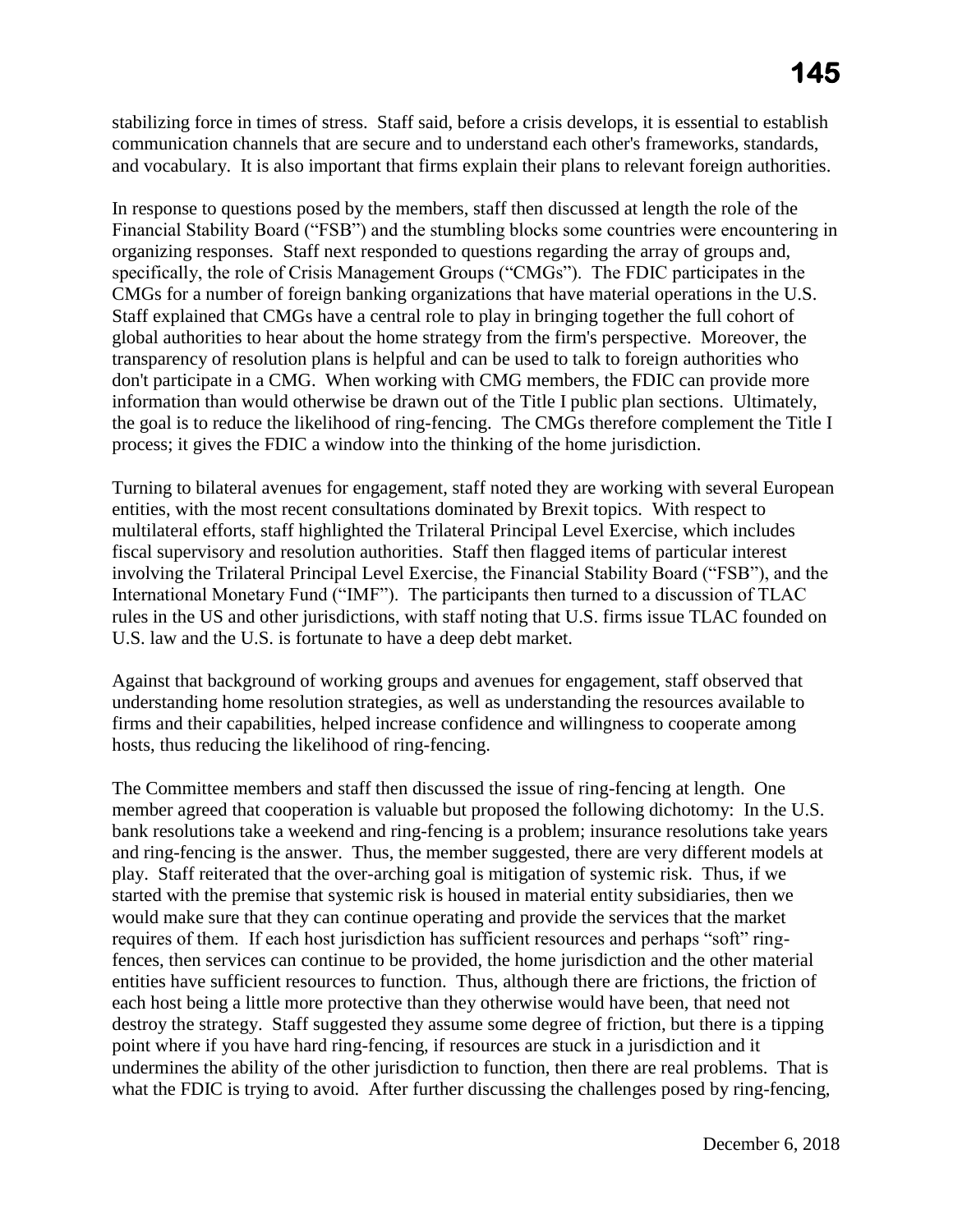they are surprised and relieved to hear that the regulators would be parties in interest— that their more willing to engage and less resistant to the bankruptcy process. the discussion closed with a member's observations that (1) tremendous progress has been made since the Lehman failure, both operationally and structurally; and (2) when foreign regulators hear what status would be afforded to the regulators in a bankruptcy proceeding of a U.S. G-SIB, views would form part of the evidentiary record— it raises their comfort level and it makes them

Staff closed their formal remarks by describing upcoming initiatives. Anticipated developments include multilateral efforts to promote cooperation. These efforts include a FSB Annual Report to the G-20; a 2020 review of "Too Big To Fail" Policies; cross-country reviews of technical implementation of TLAC standard and resolution planning; ongoing FSB country peer reviews of resolution frameworks; and an IMF Financial Sector Assessment Program. Anticipated developments also encompass transparency developments. These developments include initiatives on resolution plan transparency by other jurisdictions; FSB industry and stakeholder outreach events; and public consultations and publications.

 members, noting that their contributions were exceptionally valuable to the FDIC. In bringing the meeting to a close, Chairman McWilliams thanked the panelists and Committee

There being no further business, the meeting was adjourned at 3:55 p.m.

Robert E. Feldman Executive Secretary Federal Deposit Insurance Corporation and Committee Management Officer FDIC Systemic Resolution Advisory Committee

\_\_\_\_\_\_\_\_\_\_\_\_\_\_\_\_\_\_\_\_\_\_\_\_\_\_\_\_\_\_\_\_\_